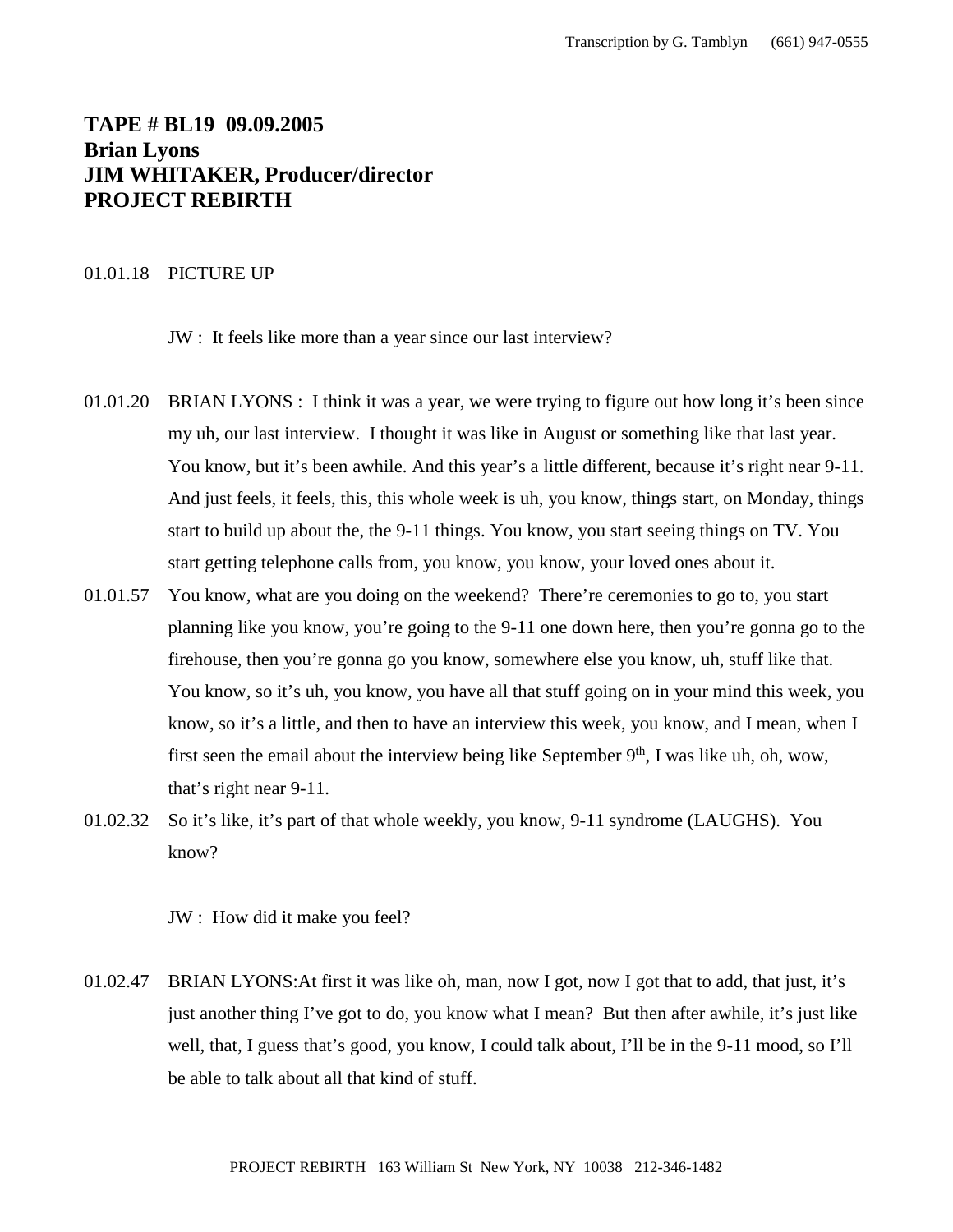JW : How has it been this week?

- 01.03.07 BRIAN LYONS:No, good, like last night, I was on the news. I was uh, I was interviewed by Ernie (Anastas?), Channel 5 news, about three weeks ago, so I had a piece on uh, the 10 o'clock news last night about uh, rebuilding you know, building number 7, World Trade Center 7, about Ground Zero, about uh, the Freedom Tower and stuff like that.
- 01.03.29 So you know, it feels good, then you go to work the next day, everyone's like hey, I seen you on TV, I seen you on TV, I seen you on TV last night. You know, so it kind of makes you feel a little bit better.

### (OFF CAMERA REMARKS)

- 01.03.41 BRIAN LYONS : Work is good, work is good, you know? Uh, you know, I'm more acclimated now 'cos it's a new job this year, you know, so I've been there like 6, 7 months now, so uh, you know, the building that we're building, it, it was the last one to fall but the first one to be build. World Trade Center 7.
- 01.03.59 And uh, it's just about finished. We're turning it over to the client in a couple of months, in like, you know, another month and a half, November. So then that project'll be over. And you know, I'm probably switching over to the Freedom Tower then. You know, 'cos they, they put a delay on the Freedom Tower, but there's still stuff going on. There's pre, preconstruction issues that's gonna have to happen and stuff like that, you know, so. You know, I'm looking forward to, to working on that.

### (OFF CAMERA REMARKS)

JW : How's your family?

01.05.44 BRIAN LYONS: No, well, my family's great, you know, with the wife is you know, doing good. The girls are uh, doing Irish dancing, you know? One of them's a championship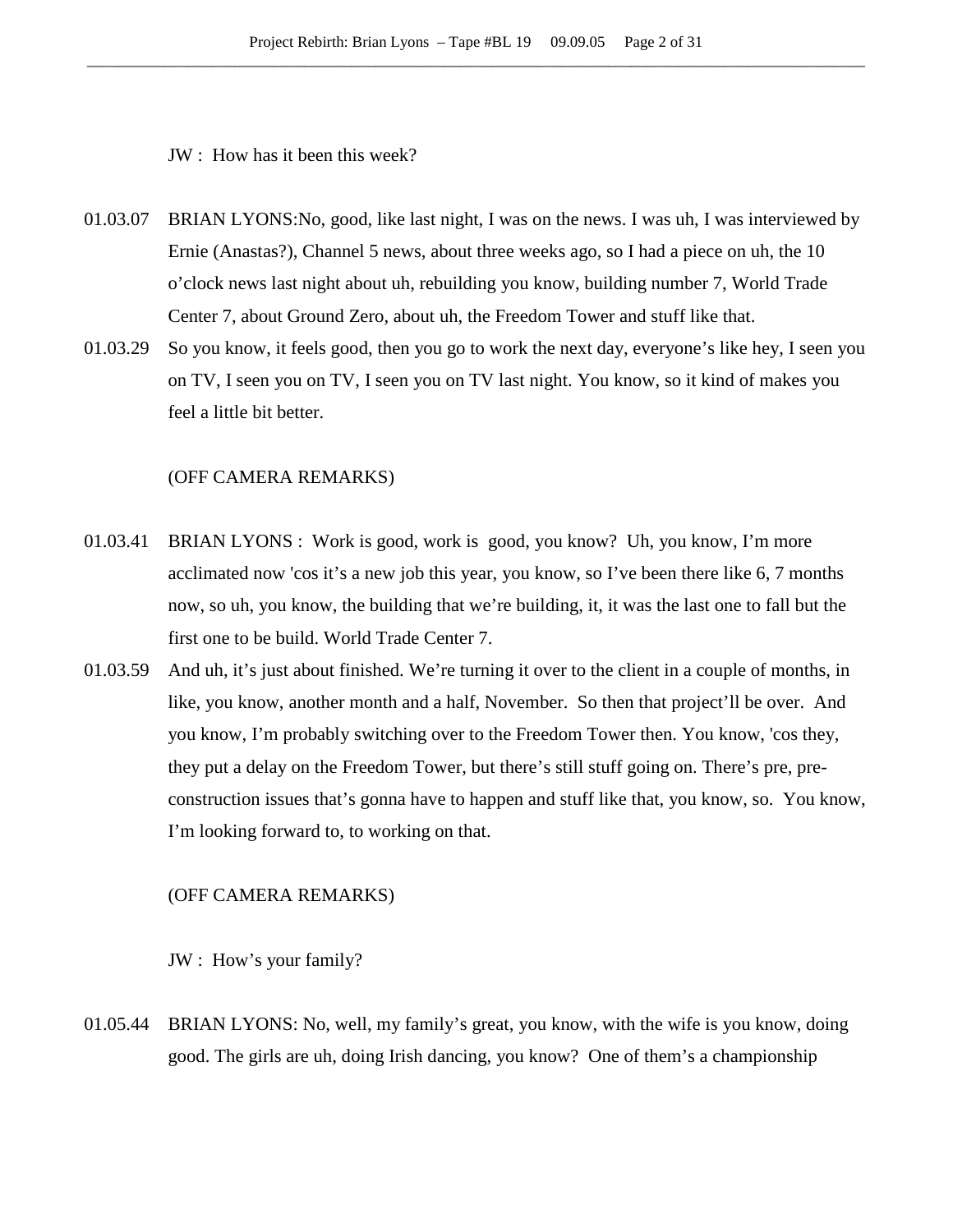dancer, will be going to uh, North American Championships uh, in November in uh, Philadelphia.

- 01.05.59 So that's gonna be fun. Actually, the little one's gonna be in it, too, this year, so uh, she's practicing and uh, she's, she's on a team that does uh, a Kaeley, which is a four-handed uh, four-handed dance, which four girls do like a symmetry type of Irish dancing, you know, and uh, gonna be in competition doing that. So that's gonna be, that's gonna be good, you know? They just started school this week, so that's an exciting, big, was a big, exciting thing, you know, the school, the whole school thing.
- 01.06.30 So uh, everyone's been healthy, knock on wood, you know? And uh, we had a really good summer. You know, we planned on really having a good summer this year, you know, like planned it out. You know, from Memorial day to Labor Day, we went camping Memorial Day, we went camping Labor Day. We went camping one time in between. We went to like every amusement park, you know, each weekend we went somewhere, you know? We had, it was very hot, so the pool, I have a pool that got used like every day after, they used it every day.
- 01.07.00 And when I would come home from work, I used it, you know, so we got a lot of usage out of the pool, amusement parks, camping, you know, so it was a very active summer. Everybody had a good time, it was a lot of fun, lot of fun this year.

JW : You wanted to lose some weight?

BRIAN LYONS: Lost weight, I lost 30 pounds.

JW : How'd you do that?

01.07.24 BRIAN LYONS : (LAUGHS) yeah, just uh, portion control, portion control of uh, eating (?) watching the snacks at night with the kids, and uh, you know, not eating you know. Like my wife would make, she's gonna make chicken cutlets, she would make like 24 chicken cutlets, you know what I mean? And like, you know, you put that on the table, it's like you know, I would eat it 'til I'm full. Now I just have like two and then stop. So they got to keep you know, you know, my lovely figure there (LAUGHS).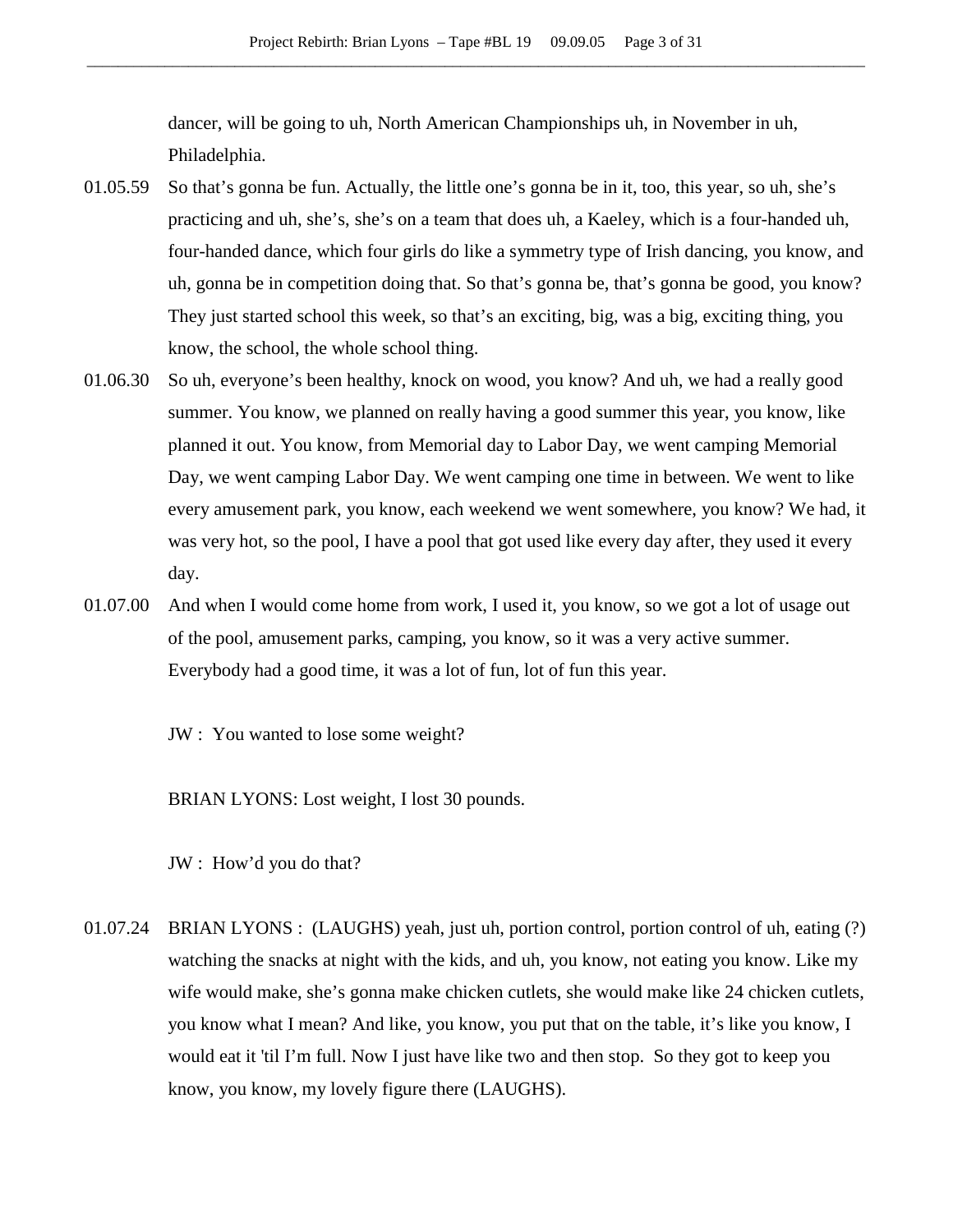JW : You look different in your eyes?

01.08.10 BRIAN LYONS : My eyes are different right?

### (OFF CAMERA REMARKS)

- 01.08.19 BRIAN LYONS : You know what it is, is what that is, is uh, uh, my wife has that problem every day like what, what she tells me about it is, I was diagnosed this year with PDSD, post traumatic stress syndrome, OK? And I think that has something to do with it. My eyes are very, very weird-looking sometimes. I'm on some medication. I take uh, (colozopan?) and some (rospitital?) you know what I mean? I go for therapy once a week, uh, once every two weeks now, it's uh, we, we spread it out a little bit. So that started back in November. I started uh, remember actually the last time we, we had an interview, all right, so that was in October.
- 01.09.07 I went, I went in November, so we probably had it after 9-11, maybe. Uh, the interview like October. And I said I was gonna start, I, I started having symptoms of uh, you know, of, of a lot of different problems, and I was gonna go take care of that. And (?) that's what I did. I went, I went, I went to a uh, made some phone calls.
- 01.09.32 Got with a uh, a group that, that it's called CREW, Center for Recovery and Emergency Workers, that treats people that worked at 9-11 that have problems dealing with things, and uh, you know, emotional problems and uh, all these psychological problems and, and post traumatic syndromes. And that, that's what happened with me. So I got diagnosed with that.
- 01.09.57 My symptoms, like uh, disassociation, like you know, dazing off, my eyes, my eyes drift off into (?) you know, I might be looking at you, but I'm really like looking almost through you type of thing. That's kind of like uh, kind of like what it is, you know. So it's uh, I can't help it, I don't know you know, how to change that, you know what I mean? It's just that, that's (?) kind of like what it is. It's some of them, my weight loss, too, is, is my uh, I'm thinner in the face.
- 01.10.29 And thinner in the body makes me look you know, a little different, too. You know?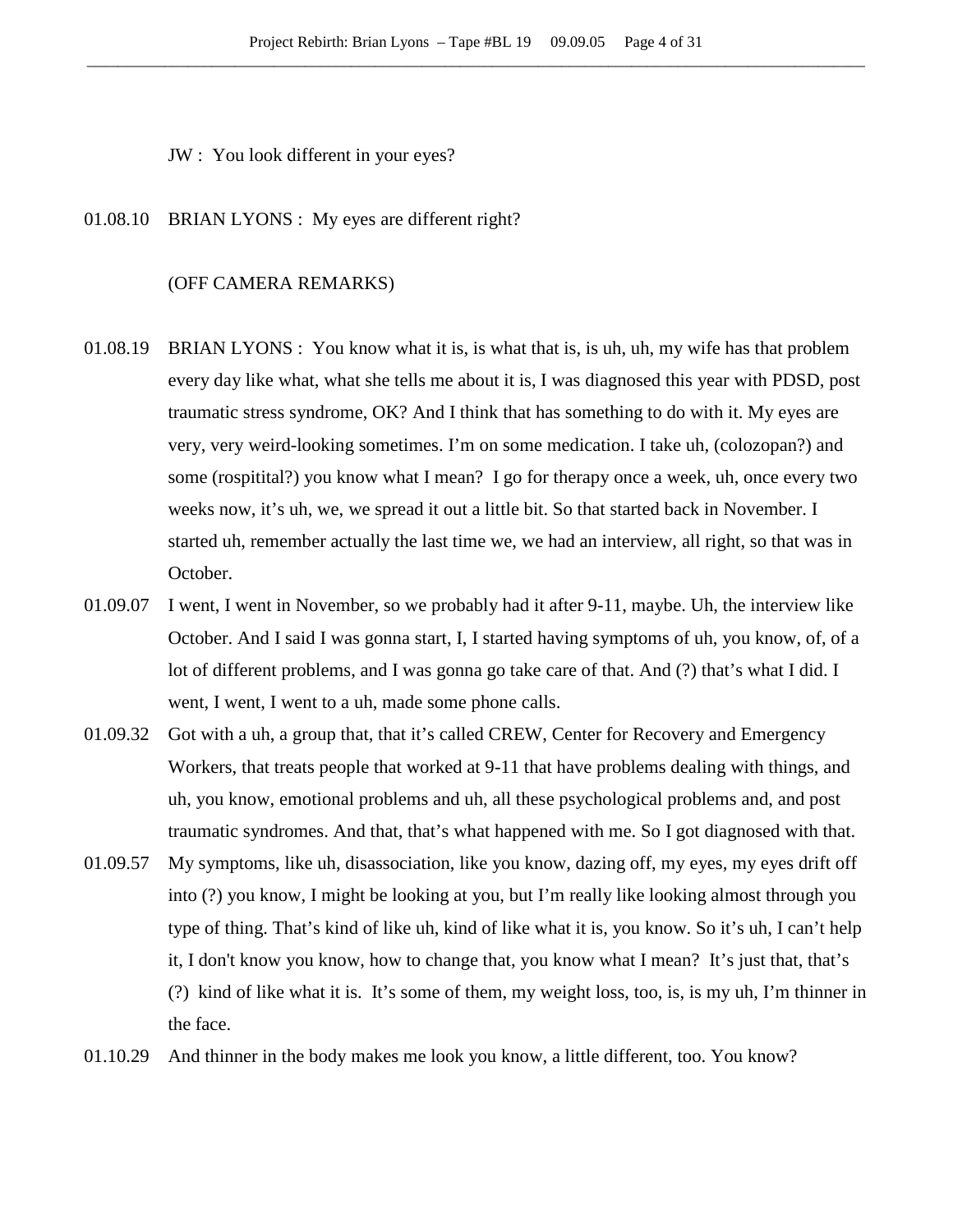JW : I just wanted to say that there is a difference only to be honest?

## (OFF CAMERA REMARKS)

- 01.11.10 BRIAN LYONS : It came back, things started coming back. I wasn't involved down at Ground Zero anymore. I had moved uptown to a different job. So then I had time to reflect and my body or my mind went into the traumatic syndrome, you know, post traumatic syndrome type of (?) symptoms that you get.
- 01.11.30 You get you know, uh, uh, you know, wandering mind, you know, you uh, you know, you get uh, (?) disassociation, which is can't concentrate on certain things, you know what I mean? Uh, you know, different things like that. And, and that's what was happening to me. So I went, I went and I, I've been going to therapy and it's helped a lot  $(\sim JW)$ .

### (OFF CAMERA REMARKS)

### JW : I'm curious about it?

- 01.12.09 BRIAN LYONS : Well, well some of the symptoms are like anger and, and, and screaming out and like, so like at work, you know, uh, during, even at the work place when I was working, you'd be yelling at the workers more. You know, having arguments with your wife more. You know, those type of things.
- 01.12.27 So now that I've been treated and I, I've been working on the symptoms now that you identified the symptoms and then, you know, you work on you know, trying to solve them, you know one by one. That's all calmed down, now, now I have a nice calm, (?) complexion or composure, you know? Uh, I didn't, I don't have arguments with anybody. I work out things verbally, you know what I mean? Uh, at work you uh, think things through better.
- 01.12.57 You focus more on, on things that you need to focus on, you know what I mean? And uh, you know, that's some of the stuff that (?) you do uh, happens when you go to therapy on it.

JW : I think about how you went down to Ground Zero and worked so hard sticking to the task at hand?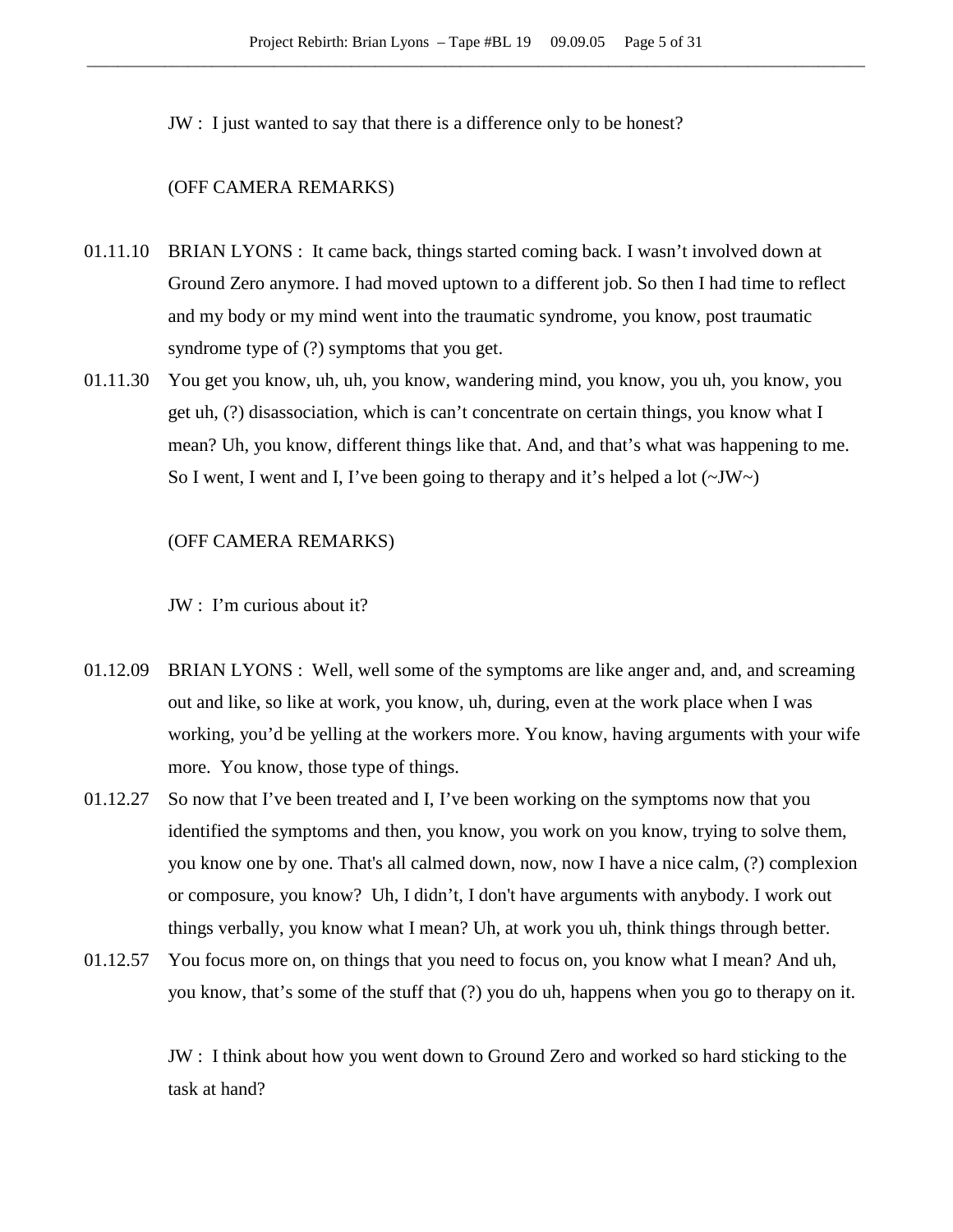01.13.44 BRIAN LYONS : Exactly, exactly what happened. I, I got this thing, I want to get it fixed, I want to fix myself. So I focused on it. I stay focused on it. And I you know, go to therapy, don't miss, I haven't missed one time, you know? I want to make, try to get (?) myself better, you know, and uh, you know, you know, move on from there.

JW : What causes it? What is it associated with other than war?

- 01.14.31 BRIAN LYONS : Well, (?) I, I asked yesterday about it, 'cos I went for, for, to my therapist yesterday, you know, what causes it? You know, a death in the family can cause it because it's just such a traumatic event. Uh, obviously like a war thing or some of the things that we did, finding and digging for all the bodies, and, and uh, you know, work, working down in that type of environment and stuff like that, that's the type of thing that triggers this type of syndrome, you know what I mean?
- 01.15.05 So uh, that's how you get it, by being involved in traumatic, traumatic events that don't normally happen, you know what I mean? And not everyone, not everyone can get it. People could go down there, and, and one of the things was that what we decided was because I lost a brother and had a death in the family and did that, that that both combined gave me the (?) symptoms.
- 01.15.37 Like if I had just lost my brother and didn't go down there, I might not even have gotten it. It might have been just a mourning and then it would have went away. Or, if I just, no one died, and I just went down there to work, and then the work was over, I might not have gotten it. But be, with, with both of them combined, they figure that that's what was the trigger to, to getting the post traumatic syndrome.

## (OFF CAMERA REMARKS)

JW : You were totally focused on the task at hand when you went down there?

## (OFF CAMERA REMARKS)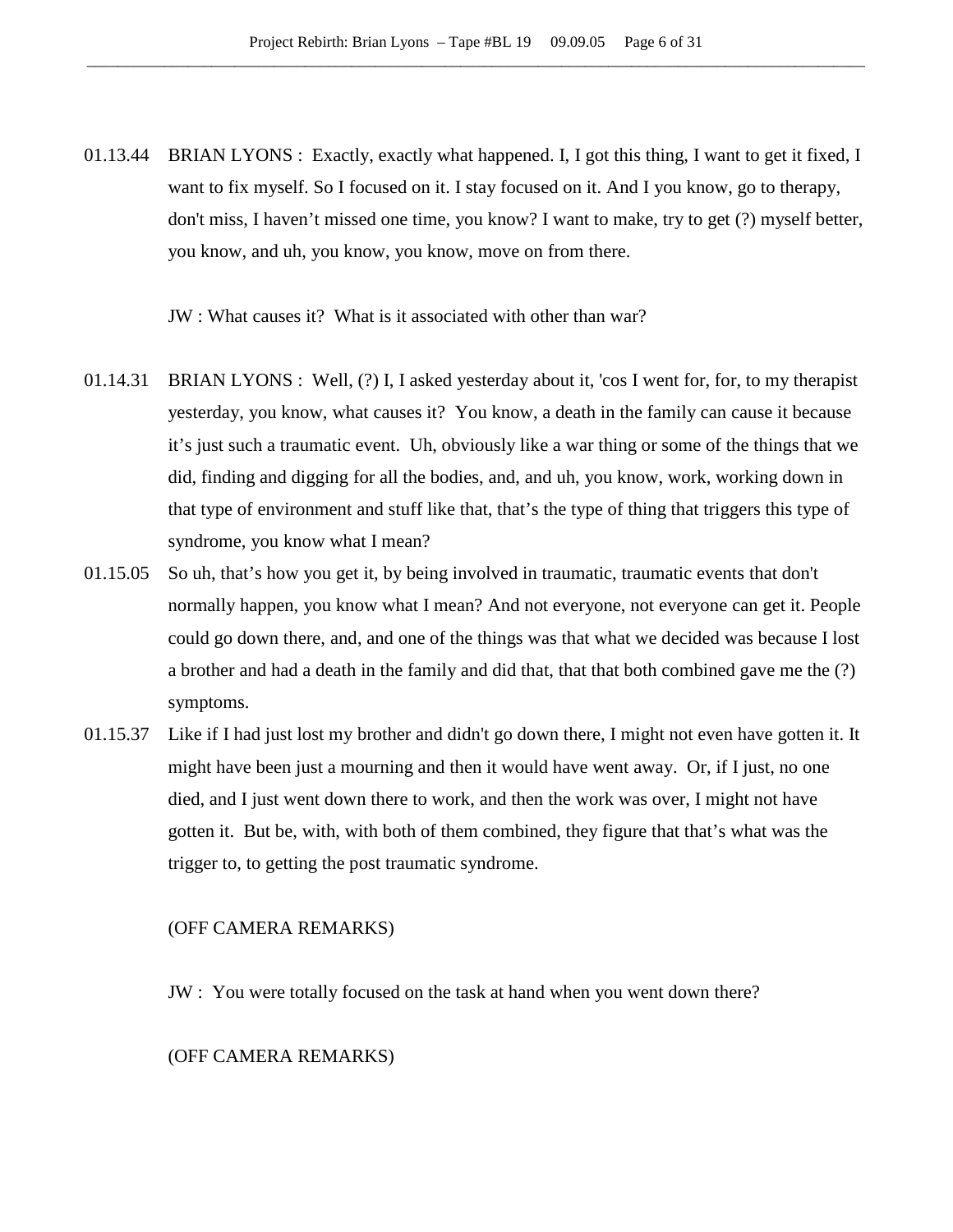- 01.16.49 BRIAN LYONS: Right, right, to grieve, because I was (?) so busy working and building and rebuilding and getting it all done, and then we opened the train and we finally had opened the trains uh, you know, uh, station and, and got everything going and then, then I got transferred. Then it was time to like say, holy mackerel, you know, what, what actually did happen down there?
- 01.17.10 You know, now, now it was all like hitting you type of thing. You had time to reflect and time to you know, uh, figure out you know, what, what went on and, and so on. And then some of that I guess then, then what blossomed from that was the syndrome was (?) the symptoms of, of post traumatic stress syndrome.

JW : Was it like anger, or was it having flashbacks?

- 01.17.46 BRIAN LYONS: No, no, no, they stopped now, you know? Some of the medication helps, some of the, talking it out helps. Focusing your brain to, what happens is you train your brain to go back to like if you, if you were thinking of something, like thinking of when you dug a body up.
- 01.18.03 And, and instead of thinking about that for the next five minutes, like oh, my god, I remember that happening, you just say you know what? That's a thought. I don't need to think about that no more, go away. And then trains your mind to, if any bad things come in or things, you know, your mind is always collecting thoughts, and you know, thinking of different things and so on like that.
- 01.18.29 So you know, part of the therapy and part of you know, training yourself is retraining your brain to think normally again. So if you think of, you know, bad things, or think of things that make you feel unpleasant, you just say, you know what? I don't need to be thinking about that right now, go away. Uh, I'll think about something else, and you, and you do that. And it's all, it's part of training yourself to, to do (?) that.
	- JW : Have you felt like you've been able to do that?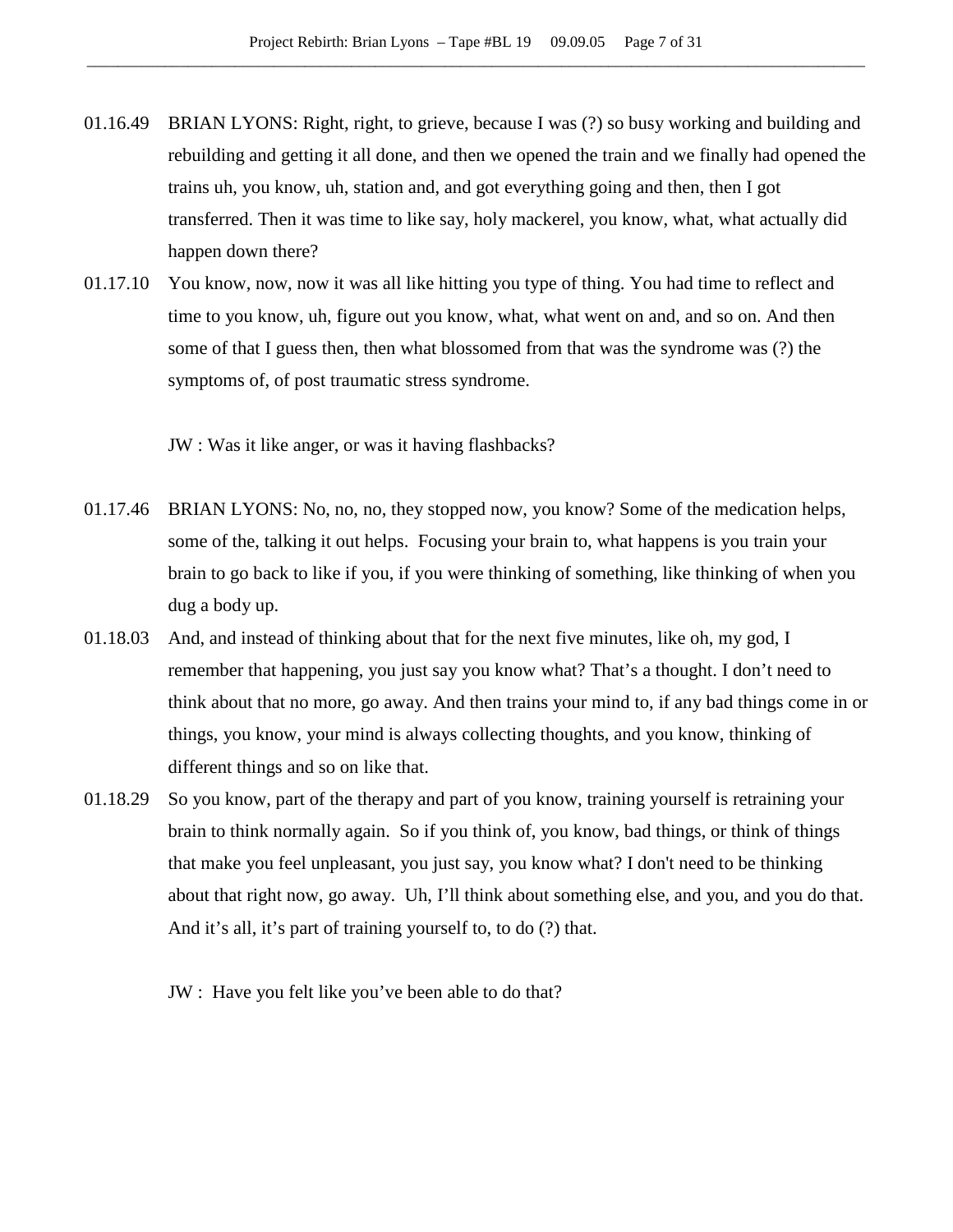01.18.59 BRIAN LYONS: Yeah, been, you know, from uh, from the very beginning 'til now, like you know, my therapist, what we talked about was I read, progressed a very large amount in that area, you know, to, to be able to do that. You know, don't, no, no flashbacks, no nothing now.

JW : Is that hard for you?

BRIAN LYONS: No, yeah, very hard to do. And you know, he, he'll agree. He said, that's extremely hard to do.

JW : It takes lot of will power to do that?

#### (OFF CAMERA REMARKS)

- 01.20.09 BRIAN LYONS: No, there's different things. Like if you're on a project and you're thinking, you know, why is that happening, why is that guy doing that, why is that happening, why is he keep doing that? He's uh, I told him, I told him, I told him, and you keep, your mind stays on that one thing for such a long time, ok?
- 01.20.27 That that's the type of thing that I've trained my mind to say you know what? I don't need to think about that right now. When I see him, I'll talk to him about it. But I don't need to think about it for the next three days 'til I come in contact with that person. You know what I mean? So and it so it relieves some of the stress of actually you know, compounding the, the mind issue of it if you follow what I'm saying.

JW : You've been able to apply it to getting angry?

01.21.06 BRIAN LYONS: Right, sure, right, right, you get angry.

JW : You're able to apply it to your work place?

BRIAN LYONS: Yeah, yeah, absolutely, yeah, yeah.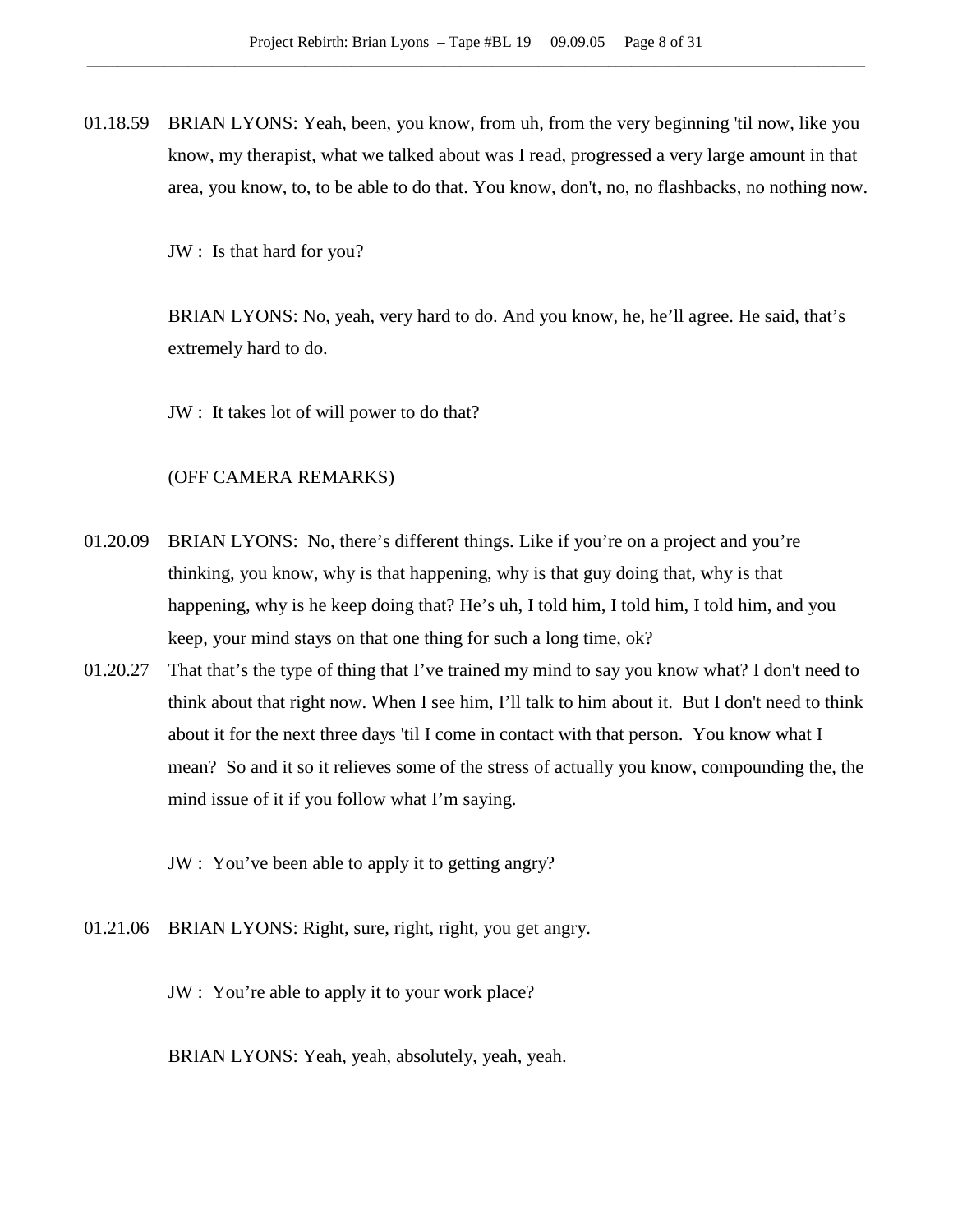JW : What about your new job?

- 01.21.22 BRIAN LYONS: See (~JW~) I have a whole new job and everything now. This is you know, I was, I was working with Tully construction. They got slow, they got like they ran out of big jobs to do, you know what I mean? So uh, and in the back of my mind I knew Ground Zero was starting the Freedom Tower, so I was like thinking, you know, I would love to get involved with the Freedom Tower, all right? So I left Tully Construction and got a job with Tischman Construction. I went in there and told them, you know I was interested. My job was slowing down, they didn't have a lot of work left over that, that would fit my, my, my resume, if you will, you know what I mean?
- 01.22.03 To run bigger jobs, to be involved with a lot of people, you know, that type of, that type of thing. They had, they have smaller jobs and smaller type of things. So you know, it was kind of like a uh, a compatibility type of issue that was just, I just said let me go and see if I can get a job at Tischman, that to be involved with the Freedom Tower. So I did that, and they accepted my offer, and I accepted their offer.
- 01.22.32 So the next thing you know I, you know, I resigned from where I was at and uh, got a job with uh, Tischman Construction to start the Freedom Tower, let, lo and behold, like about four weeks later it got put on hold. But you know, it was uh, you know, it was, it was something that, you know, I wanted to do. But it was still a good place to work where I was, because I was comfortable.
- 01.22.57 I knew everybody, you know, you were like hey, Joe, hey, Bill, how you doing? You know, and you were very comfortable with that. And uh,  $(\sim JW)$

JW : You knew them from before?

BRIAN LYONS: No, I mean, I'm talking about Tully Construction (~JW~)

## (OFF CAMERA REMARKS)

01.23.13 BRIAN LYONS: So where I was at, I was very comfortable, but you know, there was (?) no more work coming up, you know what I mean? So it was kind of like so when I left, I kind of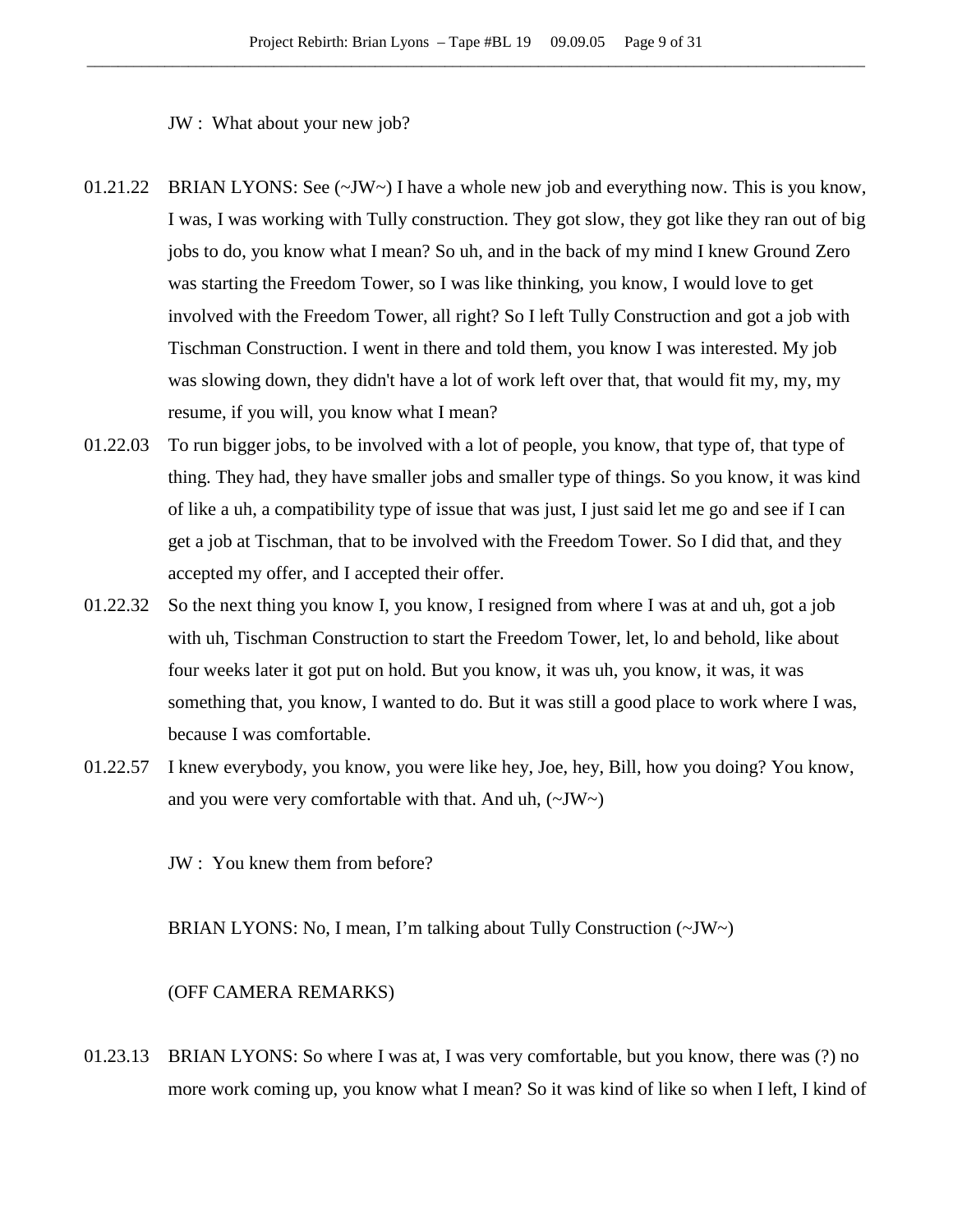like had a mourning of it a little bit, you know what I mean? It was like I felt, and then I had a new job and you know, you go in, you don't know anybody.

- 01.23.33 You know, and I had this post traumatic syndrome and you're like, you know, your feelings are all over the place. You, you know, you're trying to, to uh, you know, get involved with new people and see how they act, react to you. And you know, that type of whole type of thing. So there was a whole big change right there, leaving a job that I was at, that I worked very hard at for three years, you know what I mean?
- 01.23.58 With a company. And then moving to a new company, which you don't know anybody there, and you have to like learn, you know, new faces, new friends. You don't know, know anybody. And so that's a big you know, that's a big uh, you know, change to, to, to swallow, you know, so it was, it was tough there for a little while to uh, get acclimated with everybody. But now, now, now I feel comfortable. Now I know the guys where I work at. I know how uh, I know the people, I know how they act, how they respond to me, how I respond to them.
- 01.24.31 And uh, you know, I feel comfortable where I go to work now, and stuff like that. So it's you know, it was a big change.

JW : This sounds a little lonely?

- 01.24.44 BRIAN LYONS:Yeah, well, right, right, you get lonely. You know, you, you're, you're put out there, you just go right into a new company. You're by yourself, you're Mr. Lonely. And uh, no one talks to you and uh, you know, you don't know (?) what to say to anybody, or whatever, you know, you don't know who to talk to or, you know, they don't want to, you know, they, if you talk to them, they're busy, they don't want to talk back to you.
- 01.25.06 So you, you know, you're kind of like grasping at straws. So uh, you know, then (?) you learn who to talk to, what's people's personalities, you know, what your job role is, what their job role is. And then, you know, you figure out the game of it all, and then you, you know, become acclimated to it.
	- JW : You also add what you were dealing with?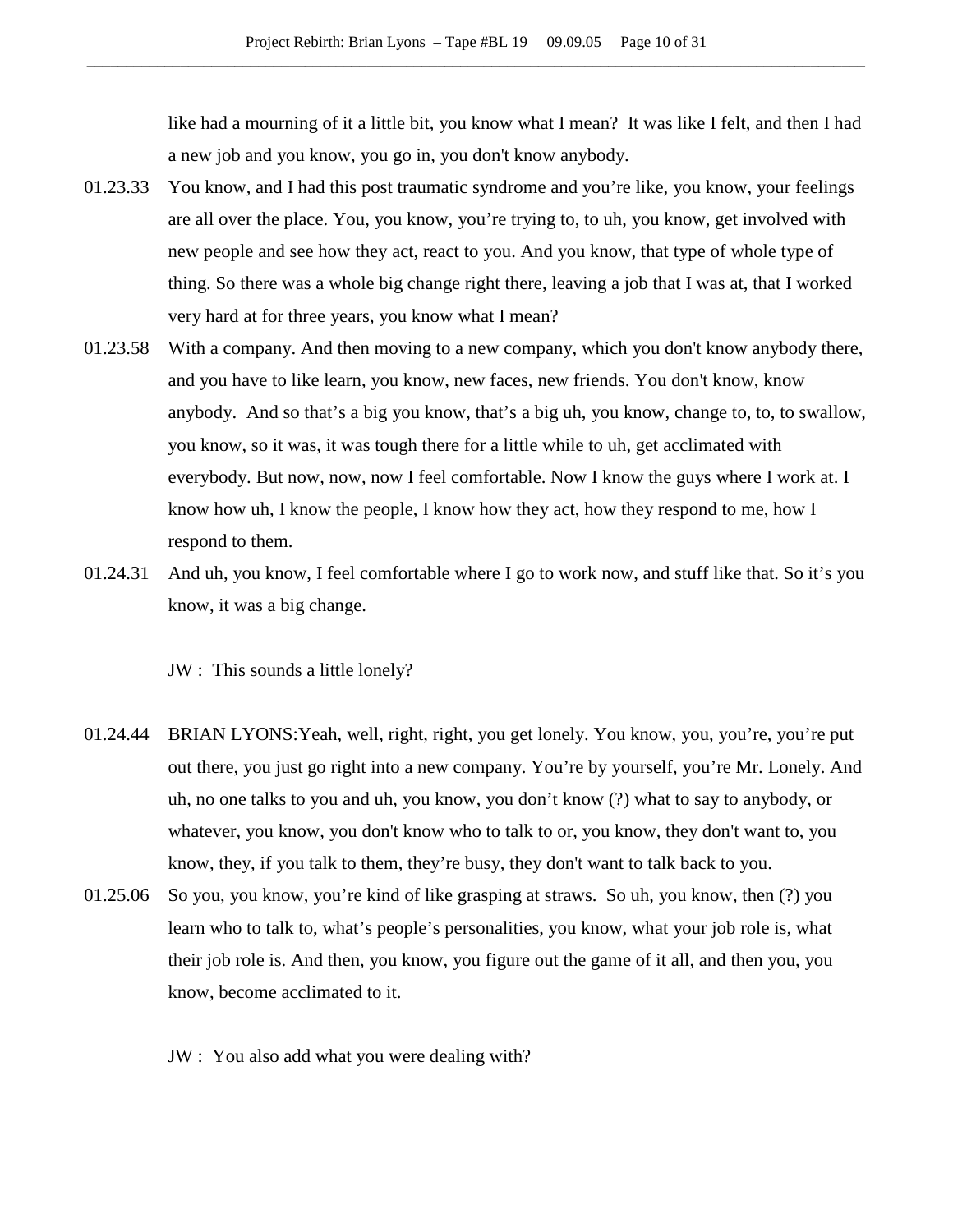01.25.35 BRIAN LYONS: I'm curious to say is about my eyes. What was, what was different about my eyes? Because you, only you and my wife are the only ones that, that picked that up about that.

### (OFF CAMERA REMARKS)

JW : You looked right through me?

- 01.26.06 BRIAN LYONS: Yeah, now see, see, that, that's amazing. See what happens is, that my therapist, I go to a therapist and I go to a psychiatrist. He gives me the medicine. And, and he said the same thing, the first time I seen him. It's like he doesn't know how to describe it, but it's like you look through me when (STUTTER) you talk to me. You're like, and that's what, part of what that is, is it's called disassociation.
- 01.26.28 When I see you, I'm really thinking of something else.

JW : What are you thinking of?

- 01.26.33 BRIAN LYONS: You know, uh, at, at the time, whenever, (?) whatever, when I first had met you or whatever, your brain went into thinking of something else. And now that's part of that, part of, part of trying to fix that is, is to train your brain not to do that anymore. When you meet somebody or talk to somebody is stay focused within, within them and talk to them about what they're talking about and stay focused.
- 01.27.03 Don't let your mind drift off and just you know, go, go the other way. 'Cos you know, your, your eyes, I guess, something happens with your brain and your eyes. That's, no, no one can figure out why that happens or whatever, but that's one of the symptoms.

### (OFF CAMERA REMARKS)

JW : Disassociation is something people do naturally and innocently?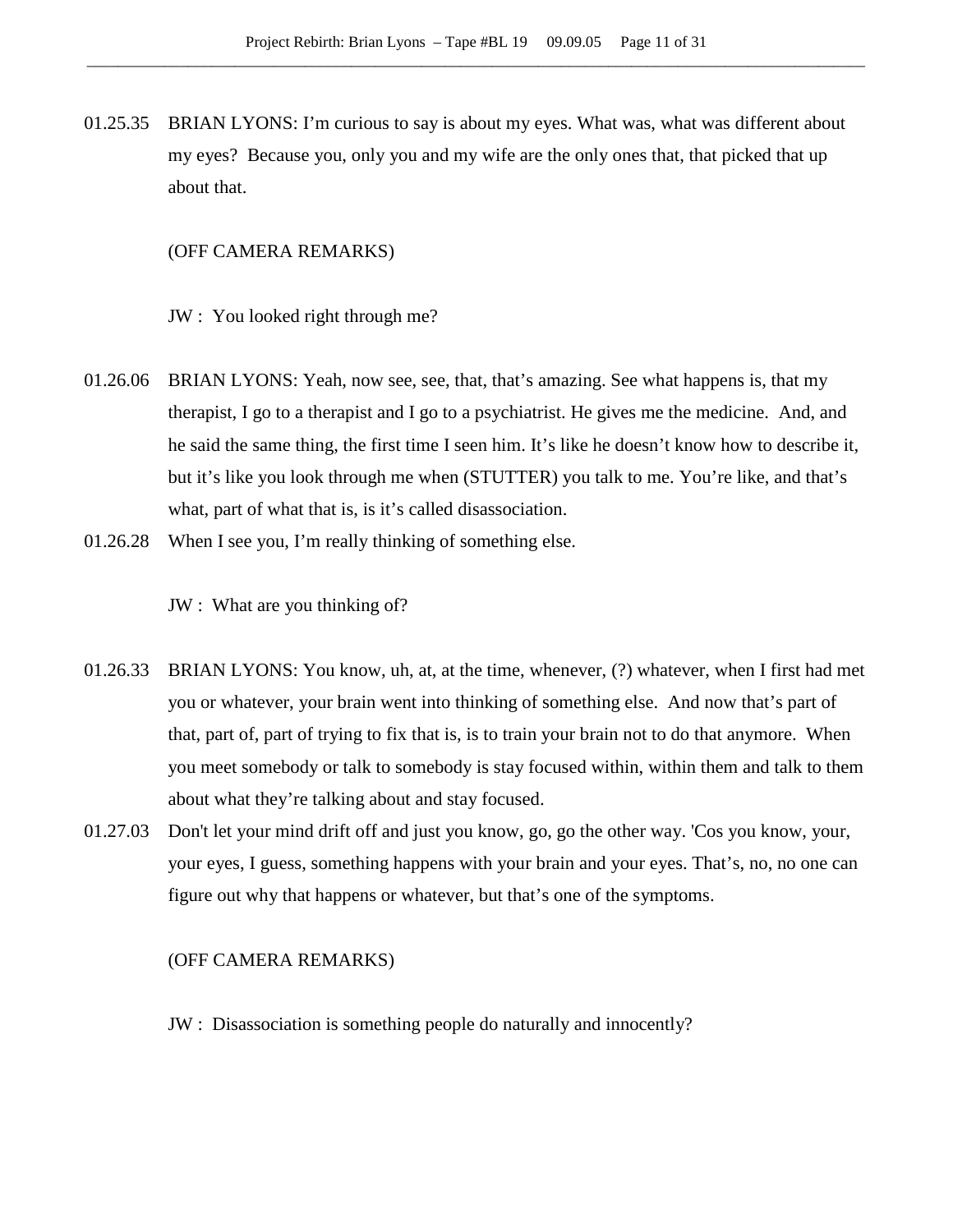- 01.29.00 BRIAN LYONS: No, no, it is, it (?) is what it is, because like you'd be talking to somebody and you're thinking of, especially guys, people that are very busy, you know what I'm saying? That they are doing a lot of tasks at one time. Sitting here talking but it also your brain is thinking of three other things at the same time. But you have the power to stay focused on what you're talking about, why you're doing that.
- 01.29.29 So other thoughts come in and when you're finished talking maybe some of those thoughts need to be brought up in that conversation. You know what I mean? So you know  $(\sim JW)$

## (OFF CAMERA REMARKS)

JW : So you're thinking ahead of the person you're speaking with? Do you feel like you're thinking about something directly related to the event?

BRIAN LYONS: No, no, it's just something that happens  $(\sim JW \sim)$  yes.

### (OFF CAMERA REMARKS)

- 01.30.22 BRIAN LYONS: (MID-STATEMENT) It's not, what one of the, one of the things which is good in my case is it's not that I'm thinking of a dead body that I dug up. It's not that I'm thinking of, you know, something that I have to build that we were building, you know, during the, during the process. You're not going back to the Ground Zero issues, you know what I mean? It's just it's symptom that happens, and some of the thoughts are thoughts, but they're not the thoughts, they're not bad thoughts from down, from down at Ground Zero.
- 01.30.56 I, I don't have those. Which is a good thing, I guess, you know?

JW : It's probably a process like anything of breaking it down?

## (OFF CAMERA REMARKS)

JW : I did notice right off your weight loss, and that your eyes are different.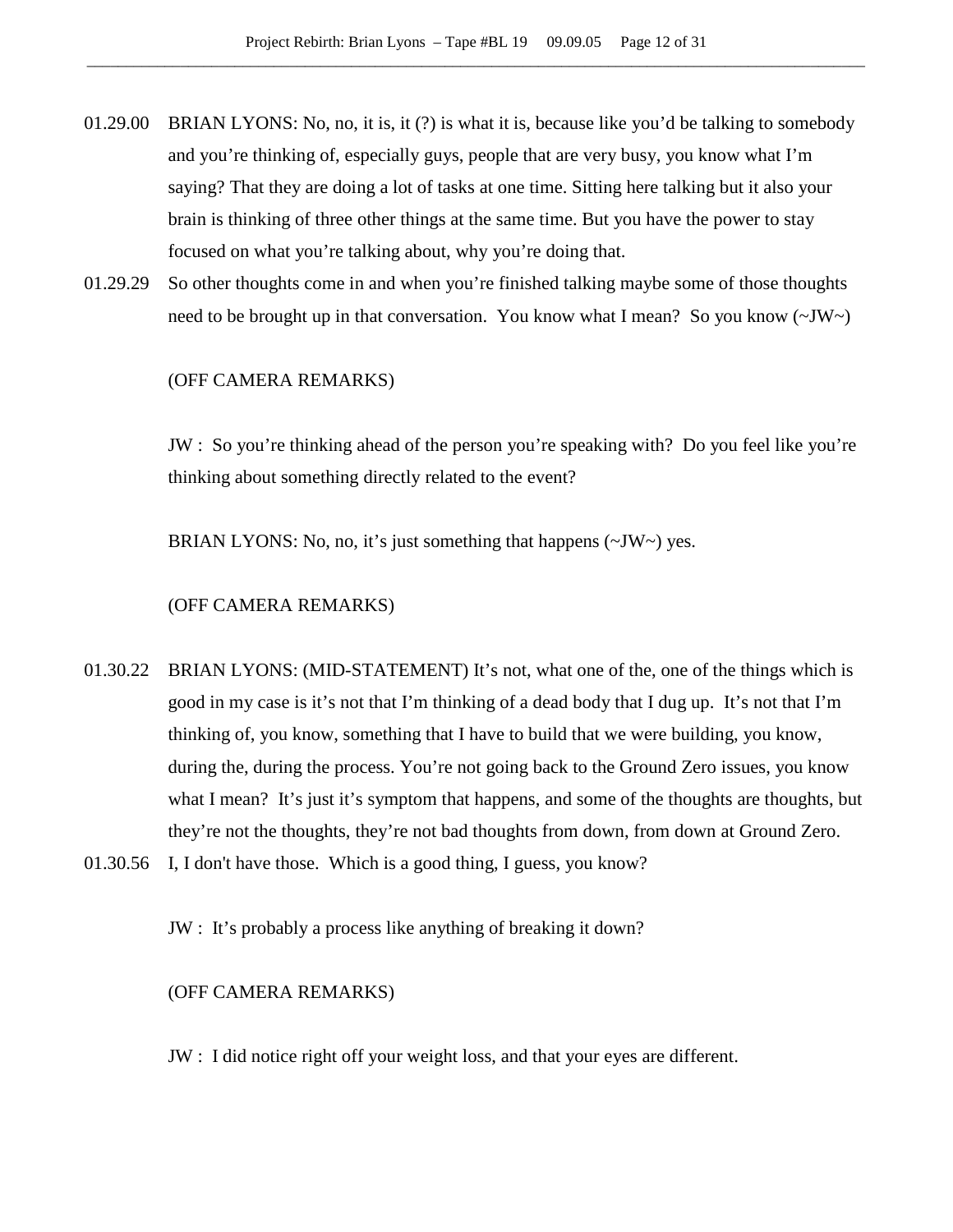- 01.31.43 BRIAN LYONS: See, and a lot of people say that, too, like they look at you like it's some people are like you know, you lost too much weight. And (~JW~) I went to the doctor, and the doctor's like, you know, you got to lose more weight. If you, if you look at the scale and you look at your height and you're supposed to be at your certain level, I'm supposed to lose another 10 or 15 pounds.
- 01.32.03 I'm like I can't lose 10 or 15 pounds more, I'll be like uh, you know, like (?) you know, (LAUGHS) skin and bones, you know? So I, I was always more huskier to everybody. Now that I'm thinner, you know what I mean? People see uh, they, they see you in a different light type of thing.

JW : What's that like, what do you mean by that?

01.32.25 BRIAN LYONS: Like I haven't met a lot of people you know, that, that I've (?) haven't seen in awhile, but when I do see them, they're like, you know, holy mackerel, you lost a lot of weight. Uh, you know, are you all right, are you sick? Everyone thinks you're sick right away. Type of thing, you know, and no, no, I'm not sick. I'm just watching my weight. I'm trying to get back to (the way?) normally I was.

JW : Do you think it has to do with the anxiety?

### (OFF CAMERA REMARKS)

- 01.33.00 BRIAN LYONS: No, no, I purposely controlled my diet so I could lose weight. 'Cos my pants weren't fitting anymore, you know what I mean? That was like clue number one, you know, I got jeans, they don't fit no more. So it's like you know what, I got, I got to lose weight, you know, it's (?) a little ridiculous. You know, I was (?) 208 pounds, I was like 208 pounds? Holy mackerel. 'Cos I would, I would eat, eat, and that was part of like the working issue, like you're working and working and working, and then you eat a whole bunch of food, and then you go home and you don't get the right sleep.
- 01.33.34 You eat just before you go to bed. You know, then you, you know, you wake up and uh, you know, you, you know, you don't have time to burn it off and stuff like that, you know, so I've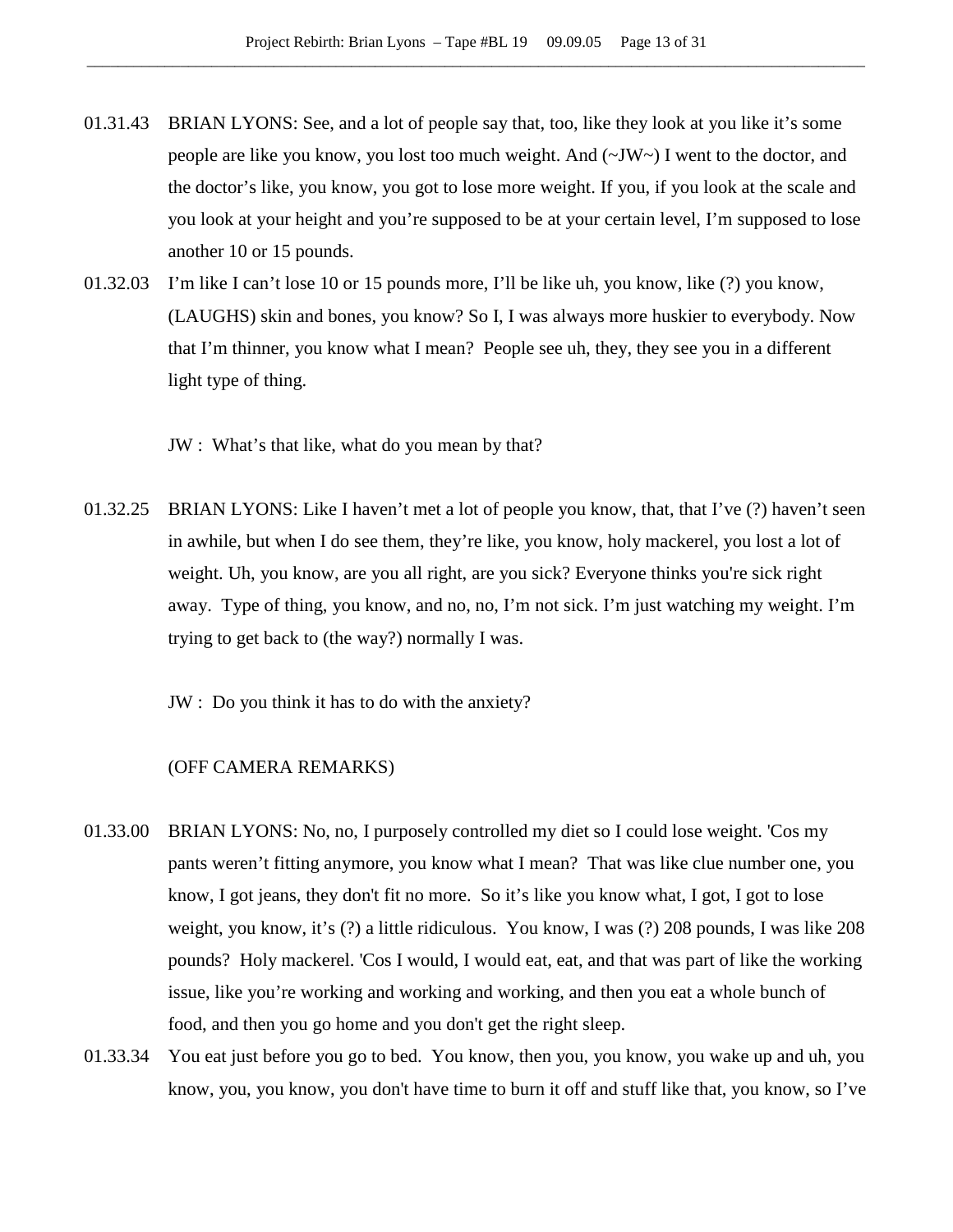tried to balance my life out a little bit over the last year. Do the same things at the same times, eat the same type of foods, be healthier with, with the foods that you eat. You know, I'm getting older, I'm 40, I'm 45 years old, so I wanted to be healthier.

01.33.58 So that, that was, that was the main objective of losing weight. You know?

JW : How's the balance?

#### (OFF CAMERA REMARKS)

- 01.34.16 BRIAN LYONS: Well, no, balance, I mean, in uh, you know, uh, uh, you know, energy levels, you know, you're not, you know, you're (?) not carrying around another 30 pounds, you're tired when you wake up in the morning. You, you stay tired.
- 01.34.33 You want your energy level to be better, so you know, you uh, obviously lose weight to do that, too. But I mean, if you lost weight, your energy level should come up a little bit, you know, 'cos, 'cos you're not dragging all that other poundage around with you, you know what I mean? So you know, and that's all worked out pretty good, I guess.

JW : You do look great, and I wasn't sure how it was all related.

01.35.04 BRIAN LYONS:(MID-STATEMENT) you know, if I wear a suit, I have a suit that fits nice, I would look nice in it, you know, that type of thing. Not that, not that the button don't fit, you know, and, you know, the last button don't fit, that's the way my suit used to fit. (LAUGHS) you know?

JW : What about your phrase, every grain of sand in a bucket?

01.35.34 BRIAN LYONS:(MID-STATEMENT) but I use it, I use it as a guide on what, on (?) things that I got to do, that you know, any time I got to accomplish a task, every little issue that you do towards that task, just is one more piece to the puzzle to get it finished, you know what I mean? It's like one more piece of sand, grain in the bucket, you know, you want to get the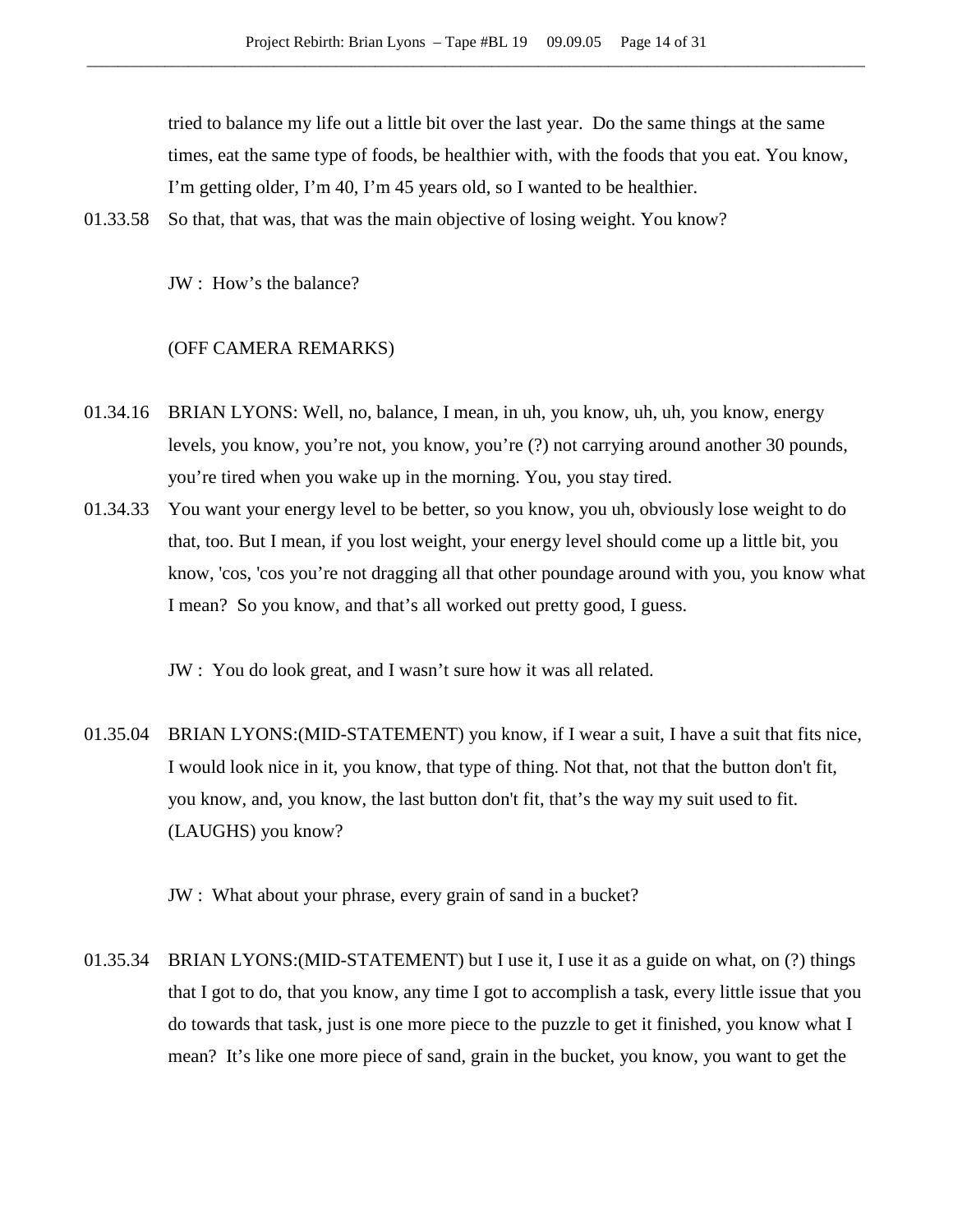bucket full, you just add a piece of sand, add a piece of sand, do another task, do another task towards that, do another task towards that, do another task towards that.

- 01.36.09 And eventually, the bucket's full and your task is done. Like I'm trying to build my house, that's uh, like a whole 'nother, that's a whole 'nother project, in itself, you know what I mean? So it's like I'm doing the roof now. So it's like we got the main roof done, now I'm doing the little roof. Now I'm gonna be doing the garage roof this weekend. So I do a little bit every weekend, every weekend, a little bit more, a little bit more.
- 01.36.34 And then, then was summertime, so we didn't want to use every single weekend, so you know, weekends we went away and uh, you know, we went you know, camping or whatever, so. I put that, I put that uh, in priority matter and, and working on the house, we went away on vacation or, or had fun or something like that, you know?

JW : You have a house and a cabin?

01.37.03 BRIAN LYONS: No, my house is a log cabin. (~JW~) My first house I built out of logs, I, I built a house out of logs (~JW~).

## (OFF CAMERA REMARKS)

01.27.23 BRIAN LYONS: And so then when I moved into the house, which was it'll be uh, this past March was ten years ago, it, it was, it's a log house. You, people can call it a cabin, a house, we call it a house. Some people call it a cabin, all right? Now I'm building an extension, a lot extension. It's a family room with a breezeway and a two-car garage. That's built out of logs, also. So it's, you know, just you know, another extension that's gonna be you know, made out of logs.

JW : How's that going?

01.37.57 BRIAN LYONS: No, It's, It's going slow, but it, it's. it's, it's going slow but it's a huge piece of, piece of real estate, you know, and funding is a problem, you know, and so you know, that, that's the issue. Like if I had more money, I probably, if I had money, I'd be done. But I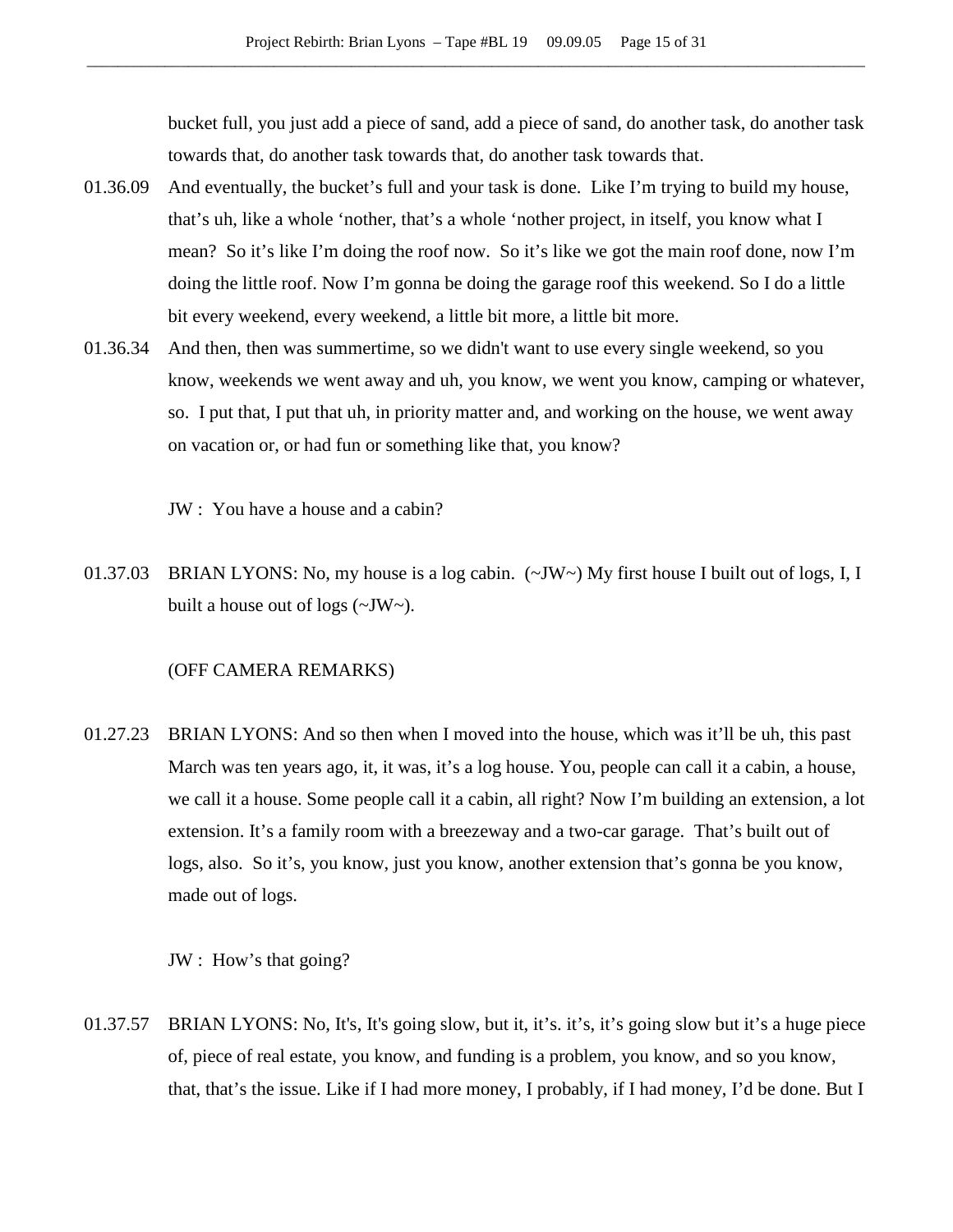don't, I ran out of money, so I'm like, you know, going slow with it now. So that, that's basically the way it is. It uh, it's basically economics, yeah.

JW : I'd like to go see it.

### (OFF CAMERA REMARKS)

JW : You have an official position?

- 01.39.25 BRIAN LYONS: Yeah, I'm a project manager, and I'll be a project manager at the Freedom Tower, which I'm very excited about. And uh, even though there's a delay on the project, there is some stuff coming out about it for us to do some preconstruction uh, you know, cost analysis and stuff. There's a couple of people in our office that are working on it. I'm still working on World Trade Center 7, so like we said when that, when that's finished at the end of the year, I'll probably be transferred over to that project, ok? And then I can't wait, you know, I'm gonna be building the biggest building in the world, so you know, I'll be a project manager on that job.
- 01.40.02 And uh, you know, like just looking forward. I don't know exactly what positions they're gonna give me, what to do, like I know I'll be doing utility relocations, that's down where the PATH train was. Because that's the part that I built with the Tully Construction with the YTP people. Uh, the, the tri-venture. So I know I'll be involved with some of the train issues, where we have to put footings and so on and so forth.
- 01.40.32 Because I, I helped build where the train went. So that was one of the reasons, main reasons why they hired me, to help coordinate the utility issues around the trains. So I'm assuming that's uh, the first areas that I'll be working on. You know, and I'm looking forward, forward to that. It's gonna be fun.

JW : Is that like a dream job?

01.40.55 BRIAN LYONS: Absolutely, right? It's a part of the first day arriving at Ground Zero. You get there, you want to evaluate stuff. In the back of your mind, you're saying, you know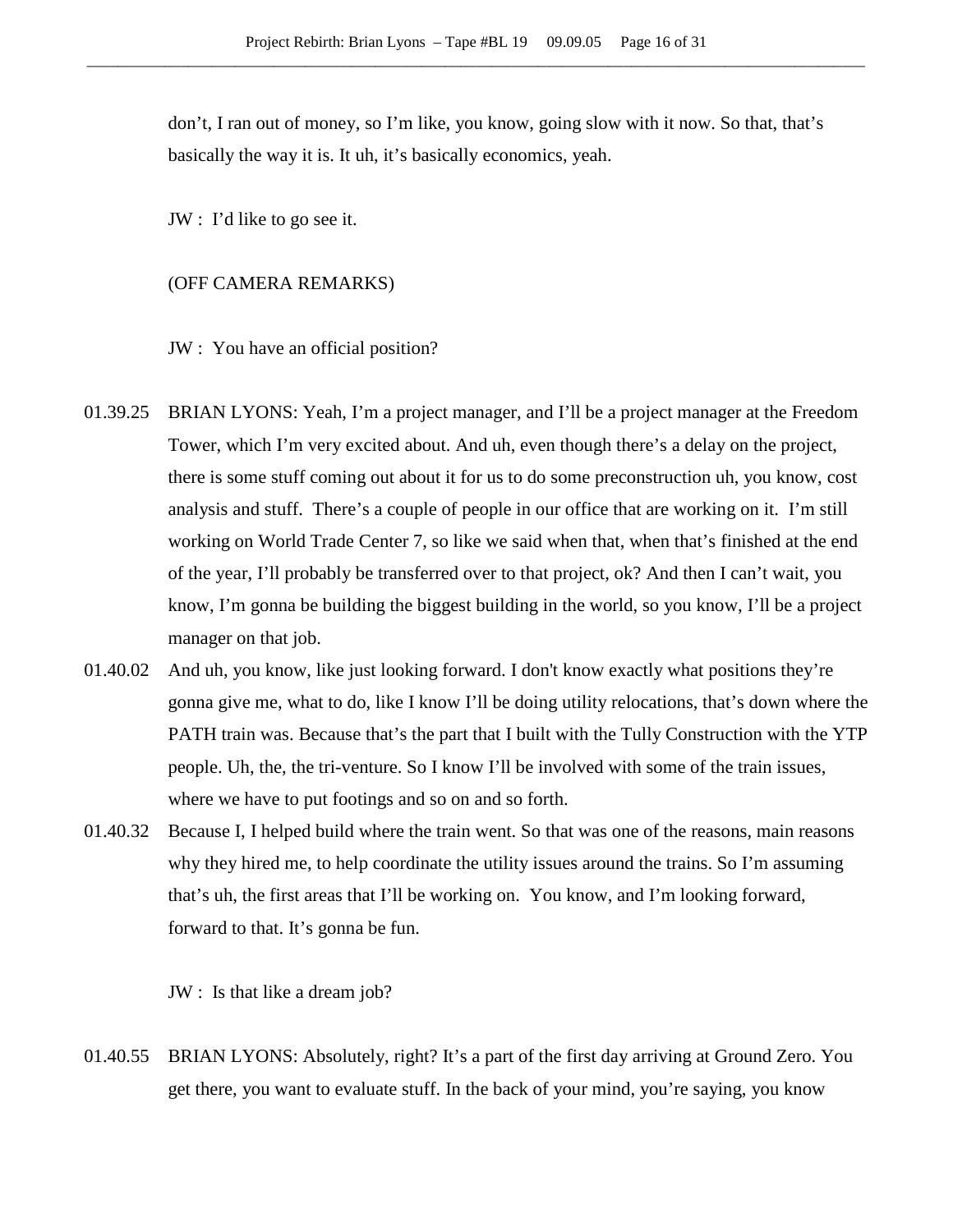what? You're gonna, you're gonna find out what's happened here, you're gonna find my brother, they're gonna find my brother, then we're gonna clean this place up and then I'm gonna rebuild it. And uh, you know, so far, we've cleaned everything up, rebuilt stuff, and now we're gonna uh, keep rebuilding 'til it's finished, you know?

(OFF CAMERA REMARKS)

JW : What about the remains?

- 01.41.48 BRIAN LYONS: Right, right. The remains are still (?) uh, as a matter of fact, the other day I couldn't even believe it. I seen it on TV, they, they buried a fireman. They, they found uh, it was on the news. They uh, they got some DNA that, that they uh, that they (?) positively identified, and then they, he got to be buried.
- 01.42.09 And uh, so that's, gives hope still, you know what I mean? No, his remains are still uh, unidentified. They uh, the, the uh, the medical examiner's office still has the bone fragments that I know that we found, all right? They haven't got any DNA out of that yet. Or whatever. So he's still unidentified as a uh, missing person, you know?
- 01.42.35 You know, and it's uh, you know, uh, I want the, I want the closure, but you know, it's gonna be uh, you know, I don't know, we don't know what, what can you do? There's nothing to do. You're  $(?)$  at the mercy of uh, superheated bones that, you know, were destroyed during the, during the fire. You know?

### (OFF CAMERA REMARKS)

JW : How is his wife?

01.43.14 BRIAN LYONS: No, Elaine, I just talked to her, she's doing good. Today, today uh, my older brother went down to Washington for her, 'cos she (STUTTER) didn't want to go. But they gave out the Medal of Valor to, to uh, Michael today. I guess the family members received, uh, there was a big ceremony in Washington, D.C. Like I uh, didn't see it on the news. I didn't see it in the paper, I didn't see it uh, anywhere.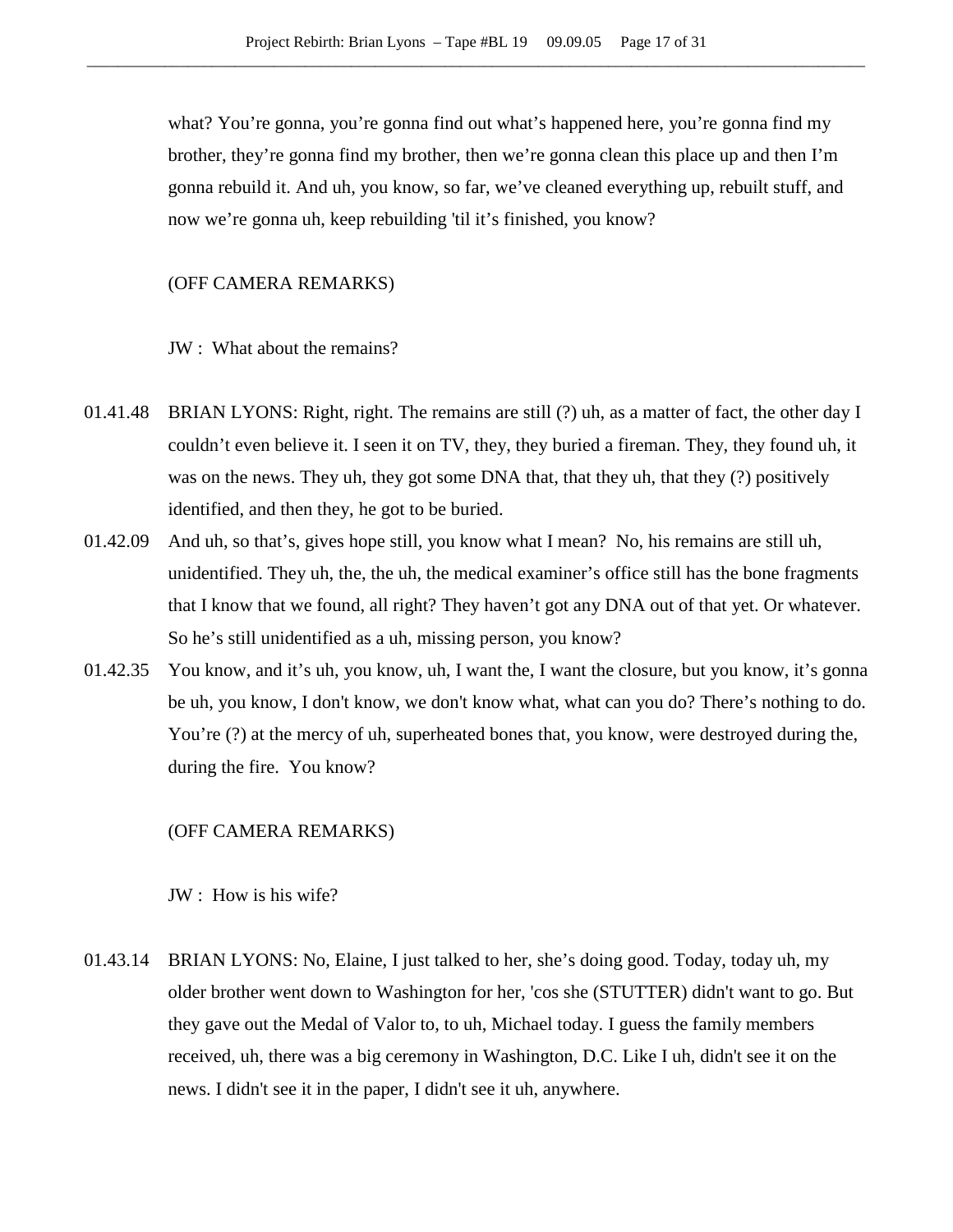- 01.43.37 But I guess we'll see it on the news tonight. Uh, the Justice Department gave victims' families, whether they were firemen or policemen, something like that (?) from what I heard was just firemen and policemen. It could have been everybody but I, I don't know. I think it was just firemen and policemen, because they were responders that, that went to the building.
- 01.44.00 Not (?) that they were in the building, you know what I'm saying? So I, I don't know the exact criteria for getting the medal, but he received the Medal of Valor from uh, the United States of America, I guess. And Kieran went, flew down there this morning to get it for her, and then he's flying back with it. So that, that was uh, you know, quite a, you know, good accomplishment, I guess.

JW : How do you feel about that?

- 01.44.29 BRIAN LYONS: You know, I, it's just another medal. What, you know, it's for her, she, she's just gonna, that's why she probably didn't go. She, she would rather have him than the medal, you know I mean, it's just uh, just another, another thing that they give you. They named a star after him, they give uh, some Chinese guy wrote, put a, put his picture on an egg, you know, and (?) it's like a million things I could tell you that, that she has, ok?
- 01.44.57 It, you know, she has a ton of things that people give her, have given her. Medals and honors and certificates, and you know, all sorts of stuff. It's just another one in the box. That's the way I would look at it. You know, he ain't there. You know, I miss him still.
	- JW : You've never said that before?

BRIAN LYONS: No (LAUGHS) I miss him still.

JW : What about your brothers?

01.45.28 BRIAN:What, Kirin and Sean? I have, I (?) don't get to see them too much, 'cos you know, Kieran lives in Connecticut, and Sean lives in Cape Cod, so I haven't seen him in about a year or so. You know? But I, I know they miss him, they miss him, too.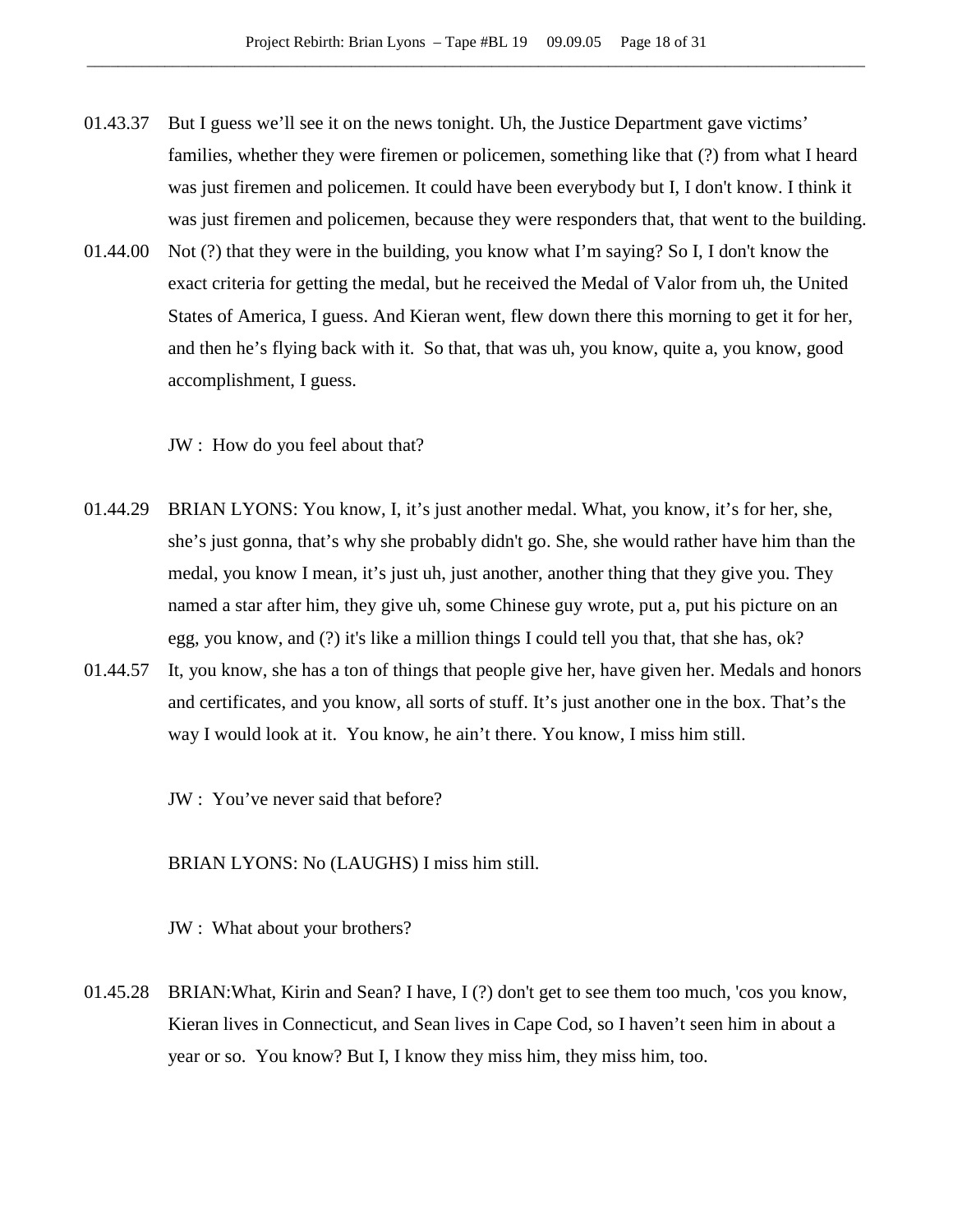# (OFF CAMERA REMARKS)

01.45.53 END OF TAPE # BL19 2005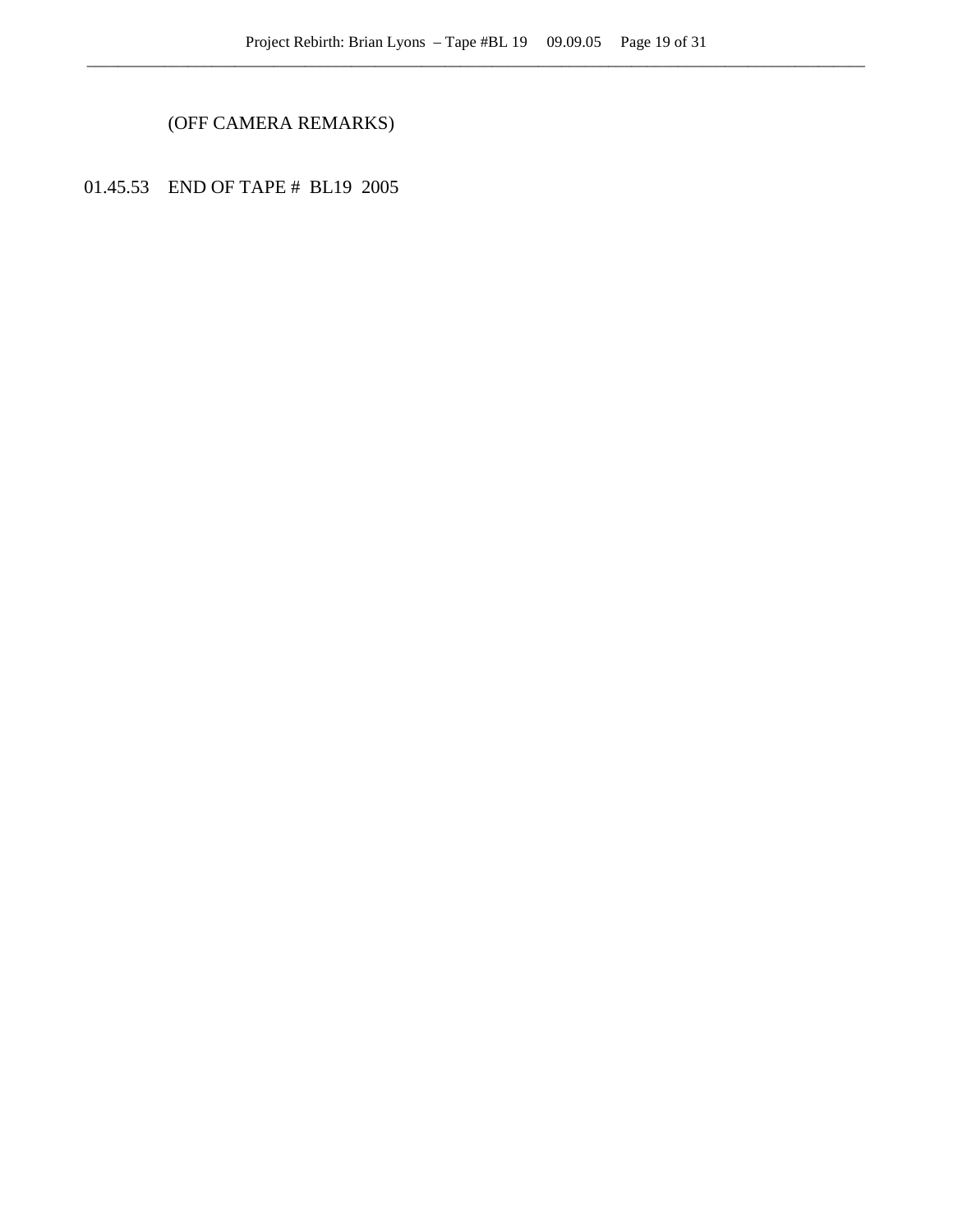# **TAPE # BL 20 09.09.2005 Brian Lyons JIM WHITAKER, Producer/director PROJECT REBIRTH**

### 02.01.00 PICTURE UP

## (OFF CAMERA REMARKS)

JW : You hadn't ever said you missed your brother?

- 02.01.33 BRIAN LYONS: That I missed him? Uh, now I miss him now, you know, it's uh, it's a fact of life, you know? And I was too busy all the time to uh, to, to do that, you know? Now, now it's uh, you know, he's got kids growing up, you know, it's, it's a shame. You know, last night on uh, on the Fox 5 uh, uh, piece that they had, they actually went to Squad 41 and they, they took a picture of the engine coming out of the house.
- 02.02.07 They went inside, they must have went inside, they took a picture. There's a, there's an artist uh, rendering of my brother's portrait that, that some lady donated, of all the six firemen that died there. It's pretty big. They had, they had a photograph of that. You know, it looks just like him. And next to it was the, was the girls' Christmas pictures was stuck in the frame of it, you know? His little girls. And you could see that on, on the uh, on the TV screen, you know, it was just like they look. There's Michael with his little girls uh, but he ain't around, you know, so. It's very sad.

JW : Do you find yourself being more emotional about it?

02.02.53 BRIAN LYONS: No, I don't, I don't think so. I think this is probably the first time I talked about it, really to, a little bit, you know? You know, I, I kind of uh, just go through daily life. You know, I, I look out. I look uh, every day I look out to Ground Zero, 'cos I can we're up on  $60<sup>th</sup>$  floor of a building every day. I can look right down into the pit. I always look over to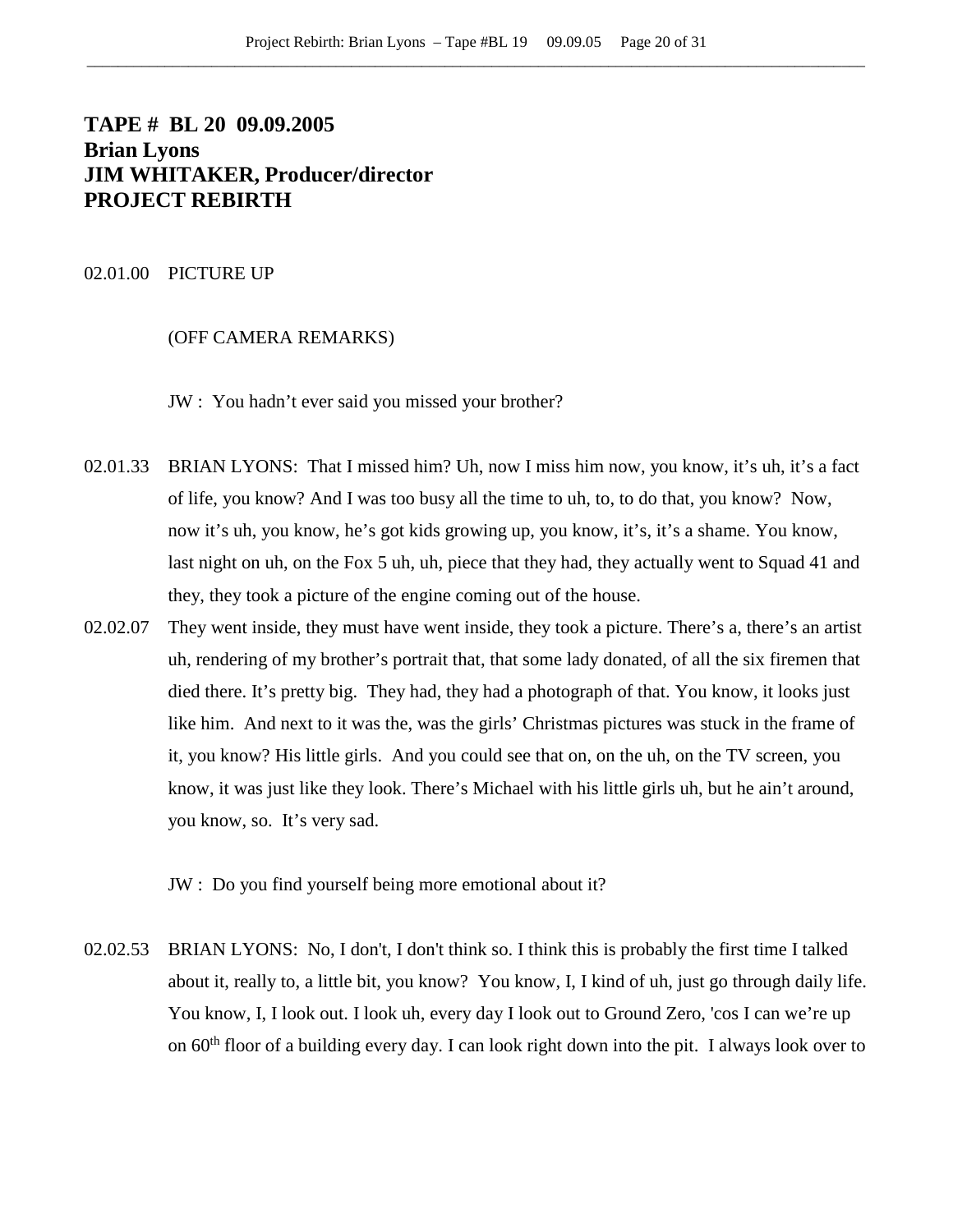where I found his remains. So it's like every day it's like I think of him, just about. Almost every day. You know? So.

JW : You told me a story about your girls?

## (OFF CAMERA REMARKS)

- 02.03.41 BRIAN LYONS: I still do that. I used to always think of Michael doing it, you know, that, that went away. You know, you (?) when that went away? There (?) it was funny. When it, what would happen was, 'cos they were much younger then, right? I could carry my girls upstairs, put them to bed. Tuck them in and give them a kiss goodnight.
- 02.04.01 And when I did that, I felt like Michael was actually kissing his girls goodnight. You know, like got that feeling all the time. And then one time I told it to Elaine, all right? I said, you know, Elaine, when I bring up Patricia to bed at night and I tuck her in, I always think of you know, Michael tucking in uh, Caitlin or Mary. And then from that day on, I never had that feeling again.
- 02.04.31 It, so it was very weird. You know, it's just like uh, it all went away after that.

### (OFF CAMERA REMARKS)

JW : The feeling?

- 02.04.48 BRIAN LYONS: The feeling, the feeling of him doing it. You know what I mean? 'Cos see, I you know, and I told you, you know you all the stories of the history of me. I had all these things happen to me with, around Michael.
- 02.05.04 Finding his ID card, finding you know, the halligan, you know, uh, you know, the guy on the train, you know, all these things happens, you know? So uh, and that was another one and I thought, and that was just another, another event that had happened. That and I said, you know what? Maybe when Michael, when I told, when I told uh, Elaine, then it just a feeling you know, the spirit or whatever went, left.
- 02.05.33 You know, I guess.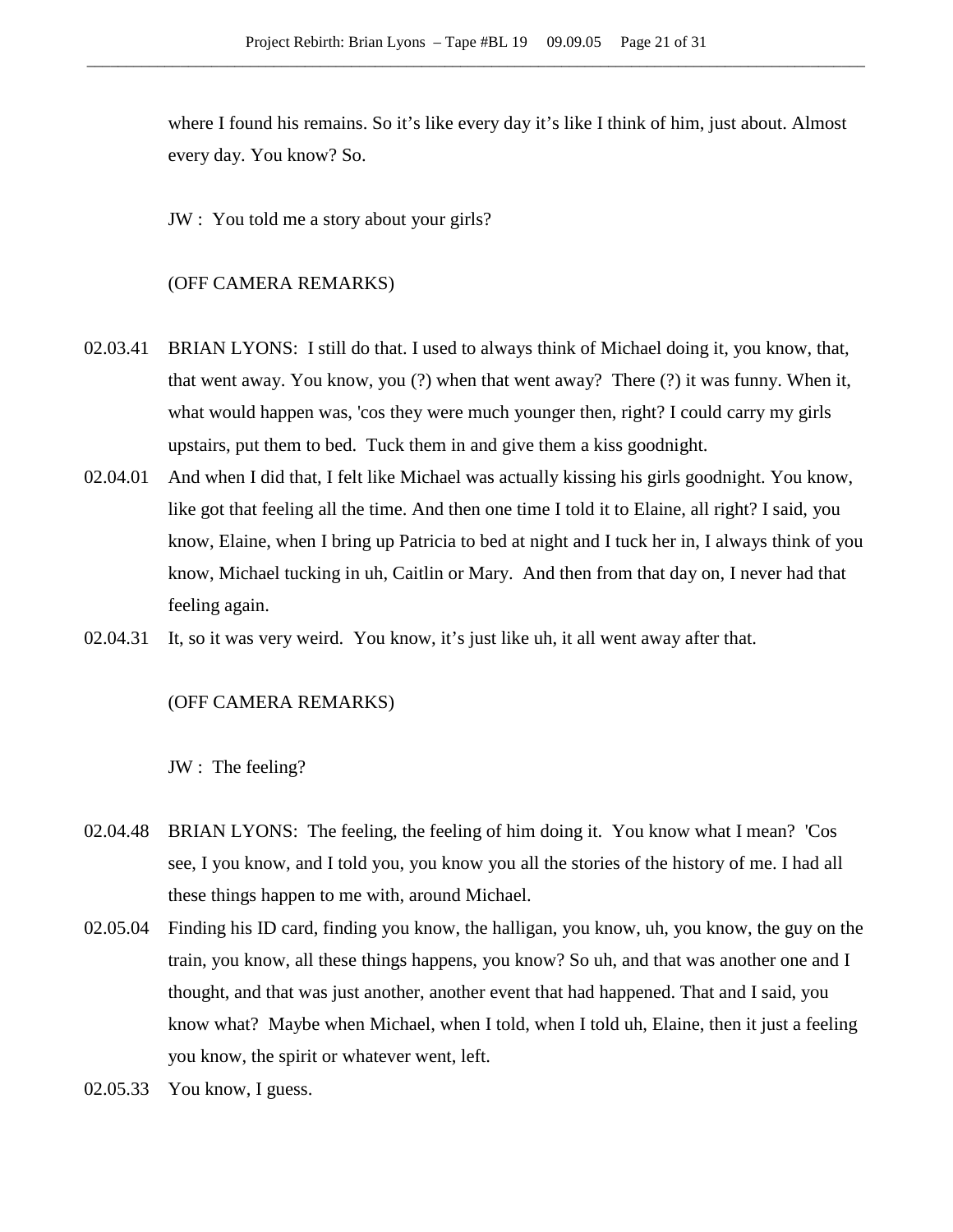JW : Did it go to her?

BRIAN LYONS: Probably went to her, you know? You know what I'm saying? So that's you know, that's, that's what I mean. You know, I don't know what happened, but it just went away.

JW : What you're suggesting is you really felt it?

BRIAN LYONS: Oh, sure I did. I absolutely, sure. I did.

### (OFF CAMERA REMARKS)

- 02.06.07 BRIAN LYONS: Because the next day, the thing went away. It's absolutely went away. It was the same thing, what happened was the day I found the halligan. I had like all this super energy until St. Patrick's Day, ok, the day, St. Patrick's Day 2002, which was the day that we found the halligan and, and the tools and bones and everything from Michael's remains.
- 02.06.38 The next day I felt totally different. It was like because I, I filled up a bucket of sand right then. It was just like ok, get another bucket, I guess, you know what I mean? (LAUGHS) for something else. But it was just like, it was just like that. I felt it.
- 02.07.01 It was just remarkable that you know, I was just like you know what? I can't believe that I feel this way now. It doesn't (?) found the halligan. Found, found all that stuff. It was just, it was just instantaneous.

JW : Good or bad?

02.07.24 BRIAN LYONS: Instantaneous bad, I think. Because I got drained a little bit. Because I had, I had adrenaline probably in my body you know, pumping it like you know, 45 gallons a minute or whatever adrenaline pumps at. To find these things, or find the body or find everything, and so when that happened, I, this is the way I feel, feel about it. The adrenaline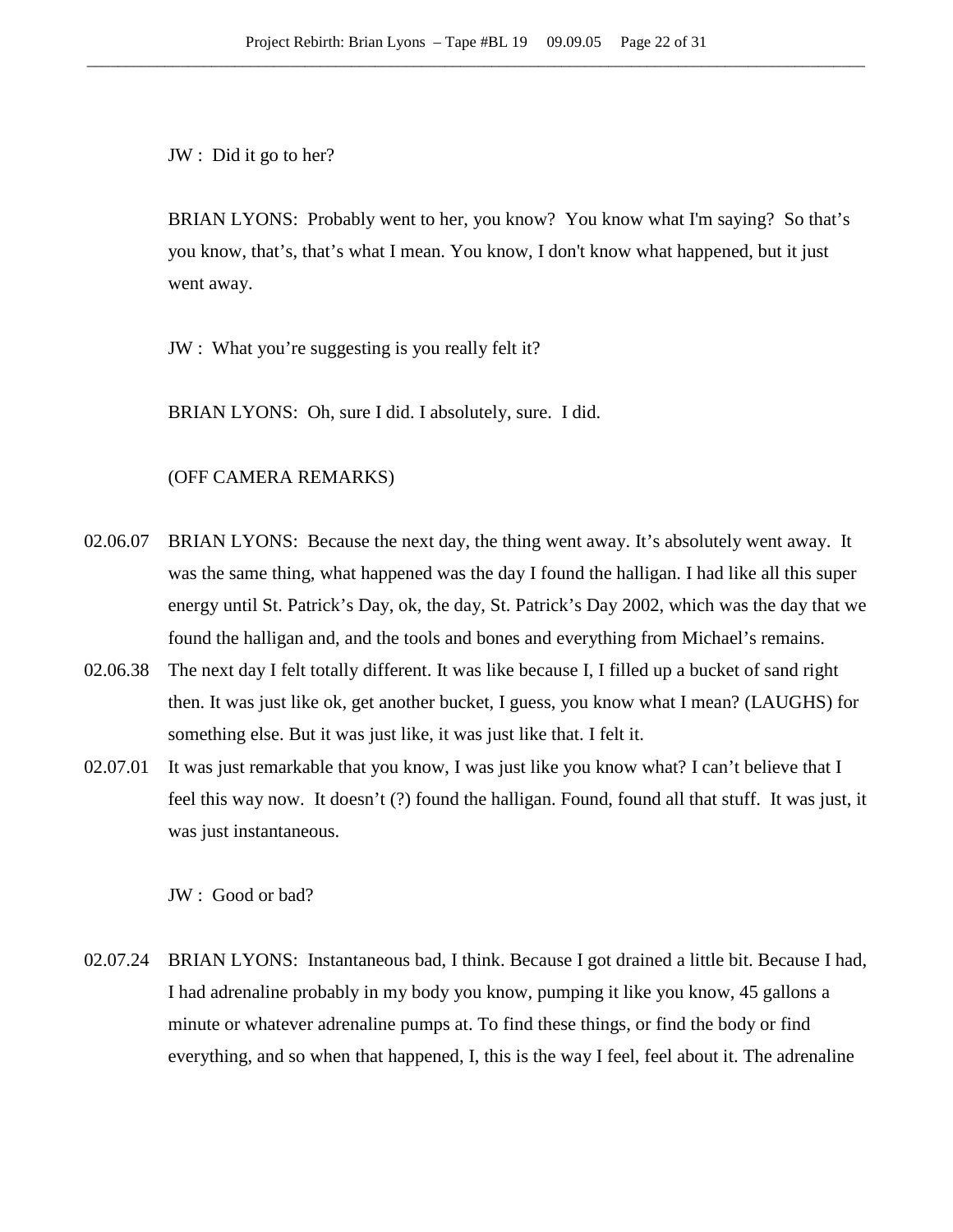issue stopped. So I got drained, I got drained (?) my you know, my energy level went down a little bit.

02.08.02 You know, and then you were just there (?) finding you know, the rest of the story, you know what I'm saying, helping others. It's normal. Still looking for firemen, still looking for bodies, you know, still looking for things. And then hoping that they would identify the, the stuff that you handed in, you know what I mean?

JW : What do you think of the ebb and flow?

BRIAN LYONS: What do I think of it?

JW : Are you about to experience another ebb and flow with the towers?

- 02.08.38 BRIAN LYONS: Yeah, I think so. I think, I think, I think the tower's gonna, gonna bring back uh, bring that back, bring, bring some of that back. 'Cos I'll be close bound right down, down, down in the bottom of the pit. The bottom of the pit is a spiritual place. It's like really weird. When you're down at the bottom, down, standing on the ground. It's, it's just you know, it's just different. It's, it's you know, you, you're there, you're at the bottom.
- 02.09.05 You know, for me it's, that's uh, it's. I don't know. It's just like, it's a special place, I guess. You know, what, (?) found my brother's remains there. You know, uh, I've been down there for so long, we're rebuilding the whole thing, walking along the bottom, you know what I'm saying? So when we start building the tower, you know, I'll be at the bottom. And it'll give you, give me strength or energy, or you know, the, and that's the way I look at it.

JW : It's a very spiritual place, I agree.

### (OFF CAMERA REMARKS)

JW : What do you think about the rebuilding, do you have a point of view?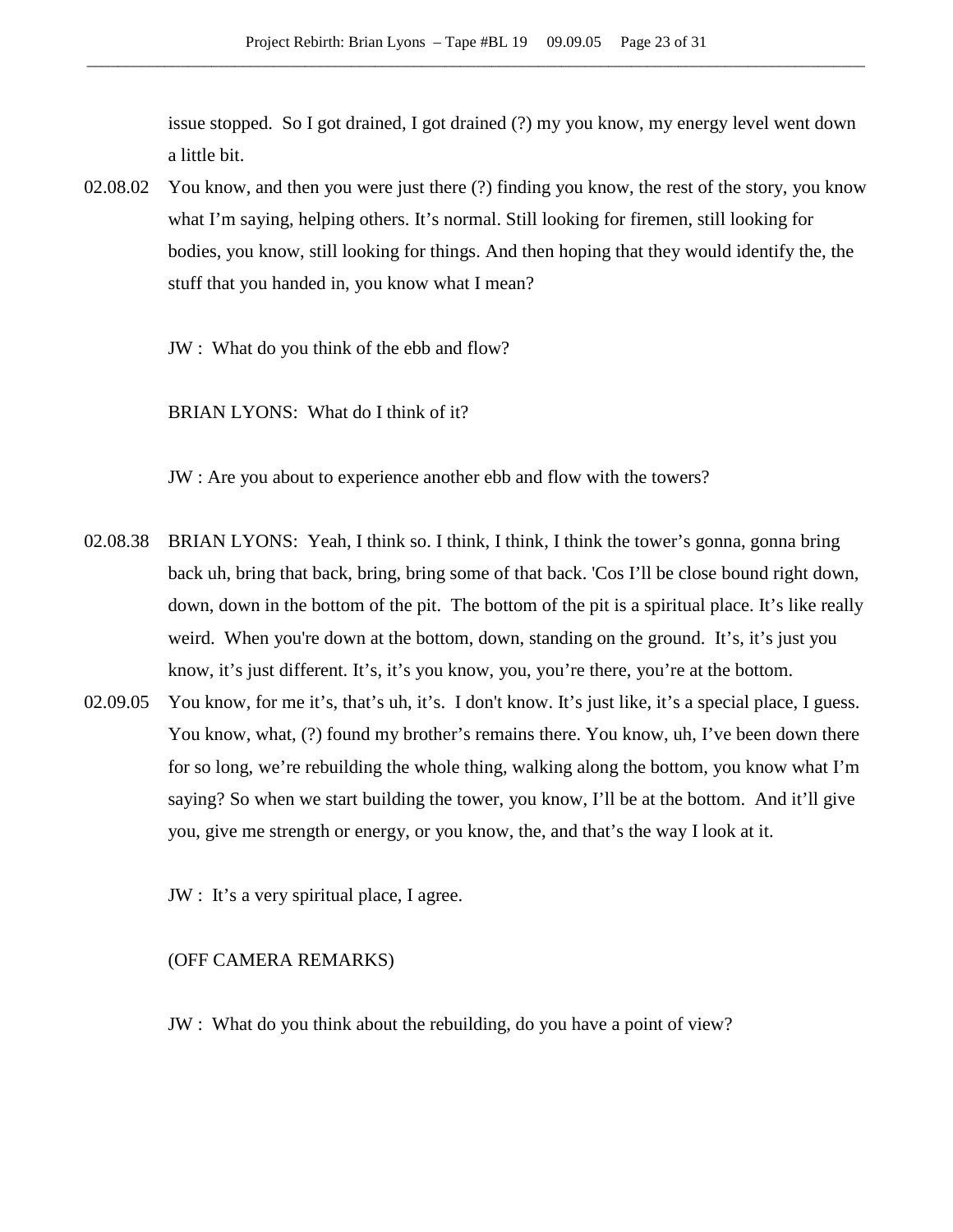- 02.10.16 BRIAN LYONS: No, no, not really. I guess, you know, uh, you know, it's uh, you know, I'm you know, the, the process has been just delayed, actually. That's the only thing, you know, it's just sad that it had to get delayed.
- 02.10.30 You know, we're looking forward to building a tower and uh, we're gonna move forward from that. That's gonna take five years. When that's built, gonna move on to another building, probably. Hopefully I'll have a nice career with Tischman Construction. And they, they'll (?) surely be (?) involved with a lot of stuff that's gonna happen down there, and uh, you know, my career will hopefully follow a good path through that. And uh, we'll see how that thing goes.

JW : We also talked about your goals and what a hard time you were having with completing them. Is that still happening?

02.11.13 BRIAN LYONS: See, that's changed. That's, that's, that was one of the, that was one of the symptoms of completing goals, so now you focus and complete a goal and get it done, and the move on. That's it.

JW : You felt like you've been able to recapture that this past year?

02.11.30 BRIAN LYONS: Yeah, absolutely, yeah, 'cos I've been going to therapy and training myself and getting my mind to think back you know, the right way and you know, to get back to normal, some normalcy.

### (OFF CAMERA REMARKS)

JW : Anything you were not looking forward to talking about?

BRIAN LYONS: I think so, but I think we talked about them, maybe, about you know, my job, like changing my job and stuff like that. You know, I wanted to bring that up and make sure that we talked about that a little bit, yeah.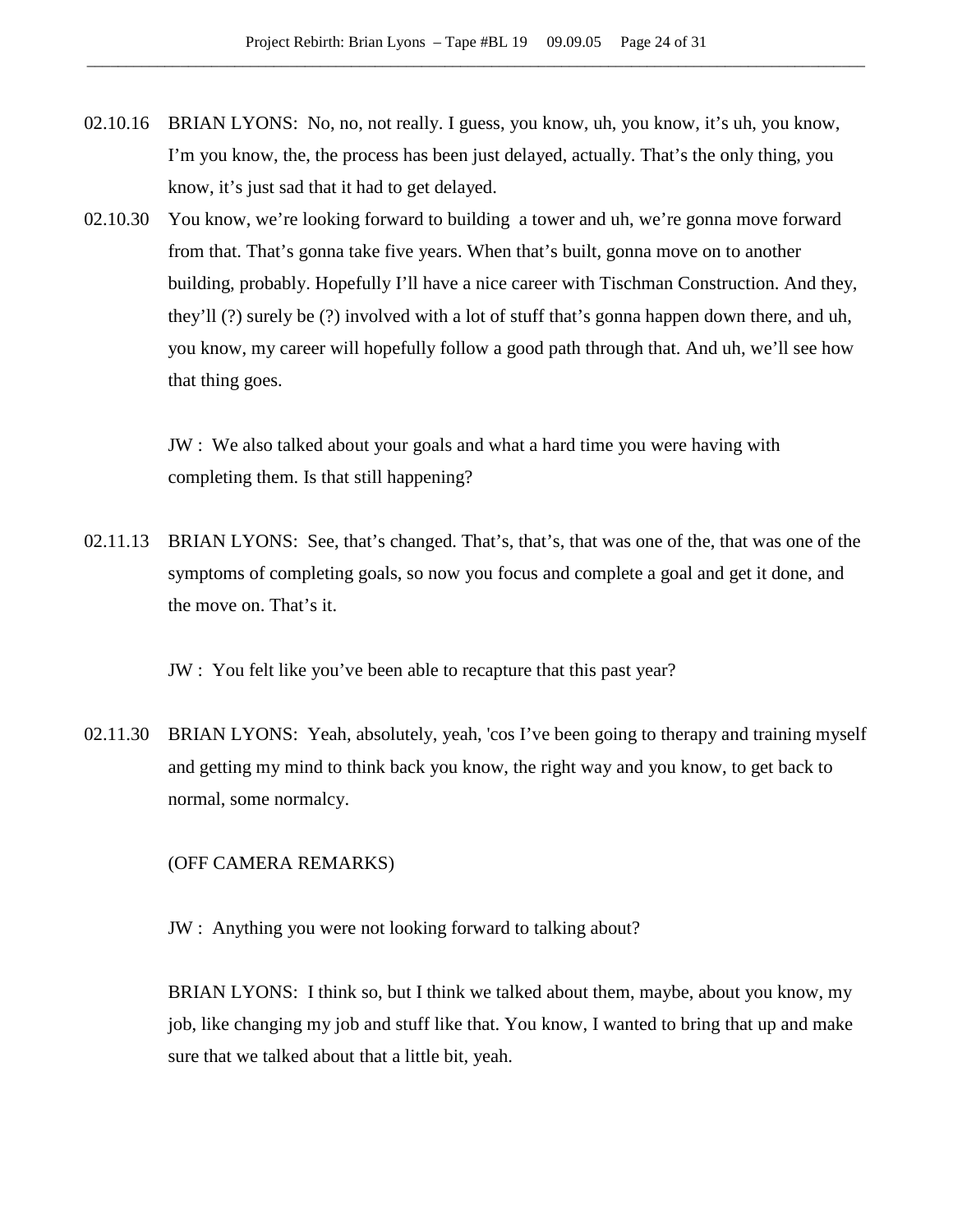## (OFF CAMERA REMARKS)

02.13.51 BRIAN LYONS: (MID-STATEMENT) what you have now is because we've been, it's four years later, right, and we got all these cameras, so you got like a, like a bird flies by maybe once in awhile, or a guy walks by, you know? Car goes down, turns around and comes up. And that's what we got on film. We got 9,000 yards of film. We got two, two pigeons and a guy in a truck (LAUGHS) all right? That's what we got.

## (OFF CAMERA REMARKS)

02.14.24 BRIAN LYONS: (MID-STATEMENT) It's sad that it's taking so long to get the construction started and everything, you know what I mean? We thought by now we'd be building the Freedom Tower, you know, we'd be well into that. You know, even the, the delay that they had before, before they delayed it, it was still delayed, you know what I mean? So it's like you know, hopefully this thing will get started so we can get some footage, you know, and get, get going on this thing.

### (OFF CAMERA REMARKS)

JW : Do you still experience the camaraderie with the firefighters?

- 02.15.25 BRIAN LYONS: It's, it's not evolved, but it's probably stayed about the same now, like type of thing. People that, the construction end that, that was, that was the issue with, at the construction end, I was involved at my last company was all these people I was involved with, I went through the recovery with. So it was like we were a small family of, of what had happened down there. So I felt very sad when I left there, you know? The firemen, lot of them retired, they moved on, they've, they've, you know, they've you know, got transferred and stuff like that.
- 02.16.03 I've talked to a couple of them last week, you know, they, they having retirement parties and stuff like that coming up. But uh, you know, that's, that's kind of like where, where they are, where we are with that type of stuff.  $(\sim JW \sim)$  I talked to them on the telephone a little bit.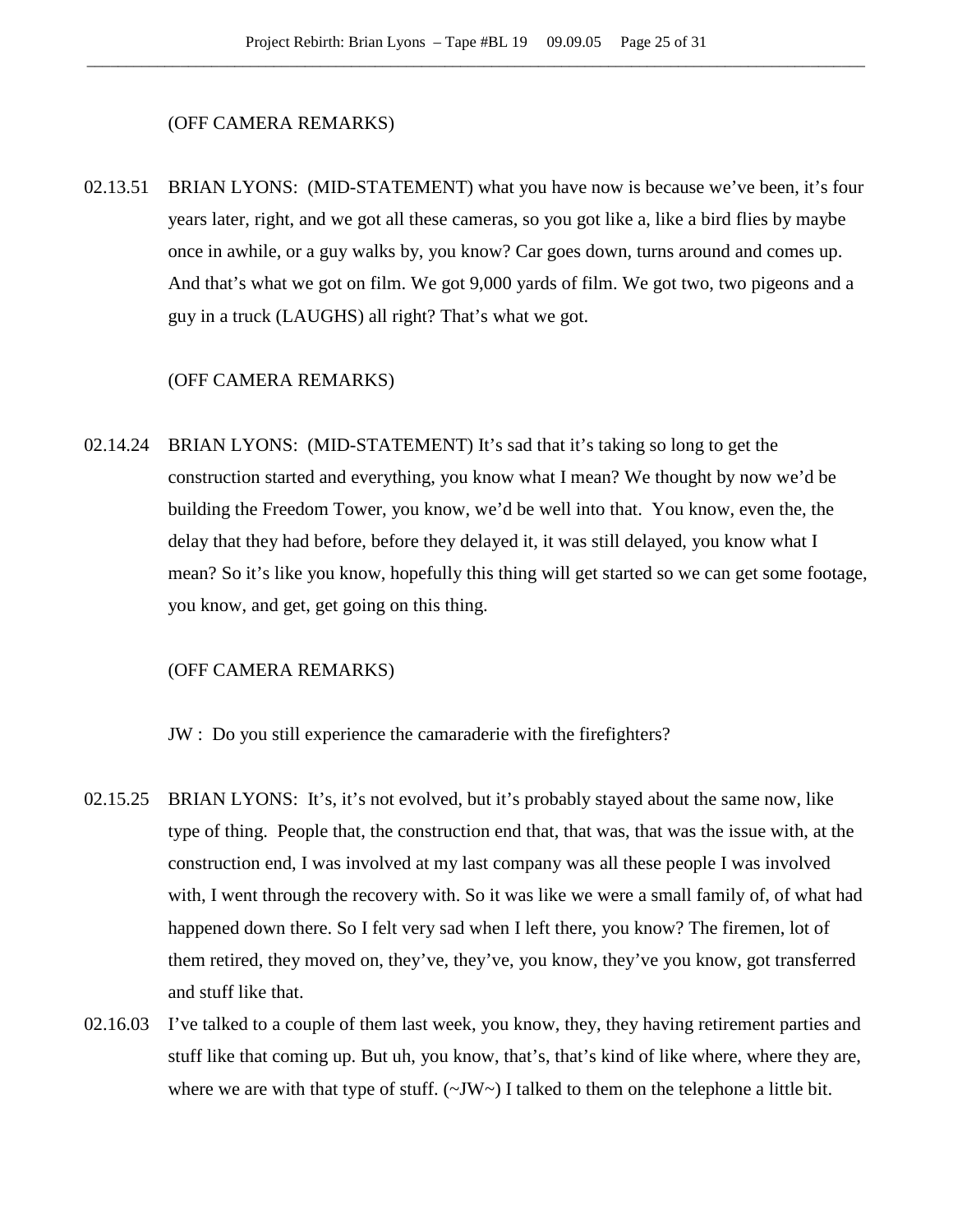(~JW~) Yeah, yeah, call them up, say hey, what's going on, how you doing? How you been? You know, what's going on, you know? Just if anything just nice to hear your voice again, you know, stuff like that.

- 02.16.31 And that, that's what happens this week. Nine-eleven, a lot, a lot of that happens this week. You, you call people up. I, I call a couple of people, people call me, you know? I got this guy, this guy seen, this guy seen the footage on Fox 5 News last night. He was, he was just like ecstatic that he found me. 'Cos they said I'm working at World Trade number 7, I'm project manager there. He was down at World Trade number 7 this morning, 8 o'clock looking for me.
- 02.17.08 He was the one of the first guys that I worked with at 9-11 when I first got down there. When I did the, when I did the walk through, and I got involved, I ended up with a guy that worked for the city of New York that had a mobile van. And I ended up staying in this mobile van with this guy, Donald Anderson, for like a week. (STOPS)

## (OFF CAMERA REMARKS)

JW : What are you looking forward to in the process?

02.17.56 BRIAN LYONS: No, why, well, I was interested in uh, uh, when the Freedom Tower you know, starts to be built, what position I'm gonna have when we, when they open the doors to uh, start giving positions out to uh, manage different sections of the Freedom Tower, which one I'm gonna have, you know, so I'm very interested in, in uh, in uh, finding out what that's gonna be and be excited to uh, to uh, see what that's gonna be.

JW : Anything in particular you're thinking about?

BRIAN LYONS: No, no, no, not, not, nothing in particular, actually, you know?

JW : What about the light bulb?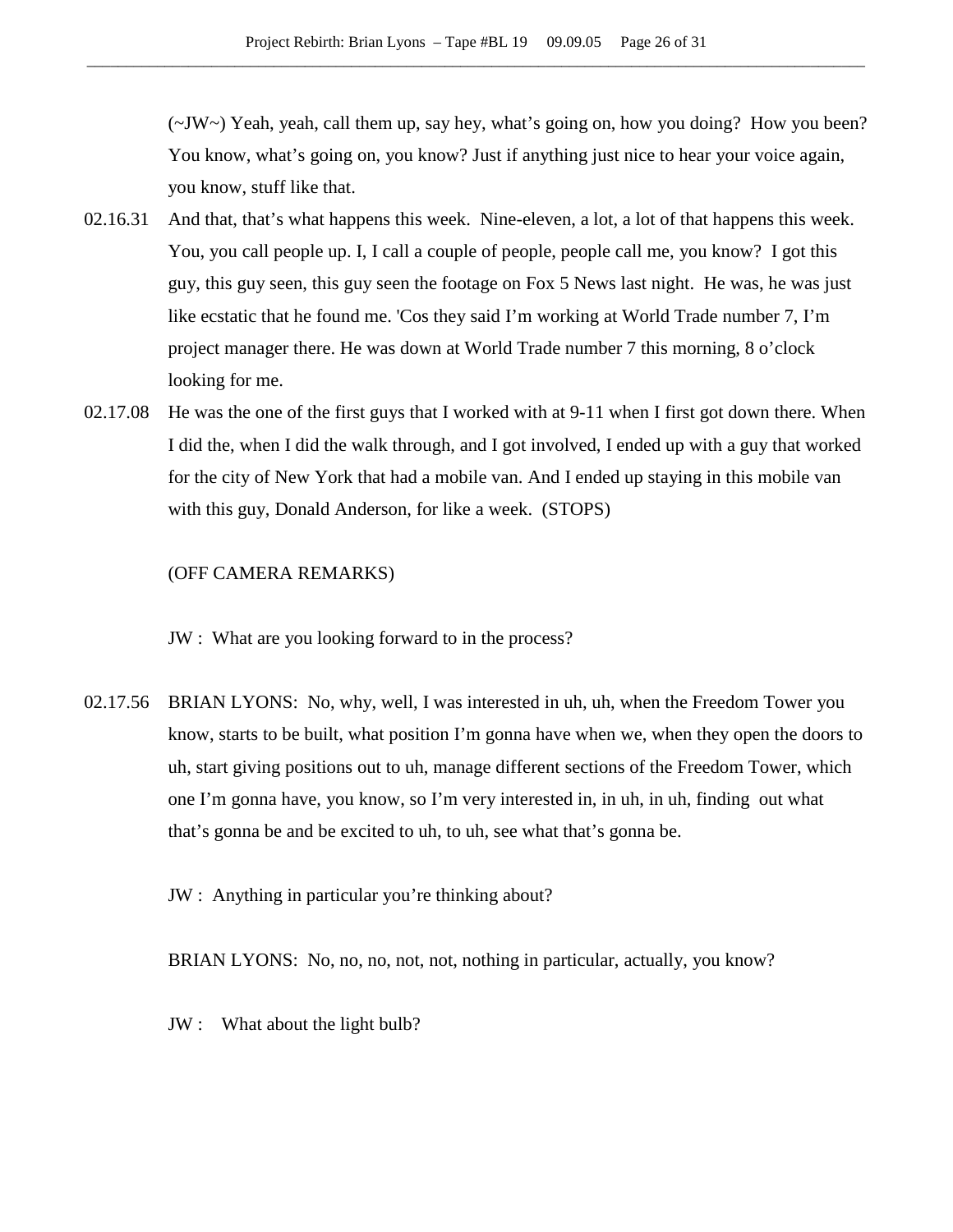02.18.32 BRIAN LYONS: Right, right, right. Well, I still have a chance to put that red light bulb on the top of the tower like I said one time before. I want to build the biggest building in the world and then put the light on top. This is gonna have a little different light, supposed to be uh, uh, one that changes colors and spins around and, and makes like a beacon of light. It's a special type of light. So uh, you know, I could possibly be involved in uh, managing that section of the project.

JW : You had your wedding proposal on the top of the building?

- 02.19.19 BRIAN LYONS: Oh, right, this is, one of the things me and my wife talked about was when we, when our  $20<sup>th</sup>$  anniversary comes, if the building is built, we want to renew our vows at the top of the freedom, new Freedom Tower. So that would be interesting, you know, if, if it was built in uh, 2010.
- 02.19.36 If it was built by 2010, that would be, I would be married 20 years. So I could uh, we want to renew our vows on the top of the building.

### (OFF CAMERA REMARKS)

JW : Could it be earlier than 2010?

BRIAN LYONS: Oh, yeah, that, I think, I think uh, it could come in a year ahead of time.

JW : I have two images stemming from your conversations. What's your commute like?

- 02.20.14 BRIAN LYONS: Right yeah, I have a very bad commute. My commute is, it's, it's not a bad commute, but I consider it you know, bad, because I used to have a car to travel in with, to the city. And now, now that I work down at Ground Zero, you can't park down here, you know, the traffic is horrendous in Manhattan.
- 02.20.35 So having a car is not, is not the way to do it. I mean, you use public transportation. So you lose your independence a little bit when you don't have your own vehicle. So that, that was taken away from me, so that, that was, I did some mourning on that, you know what I mean?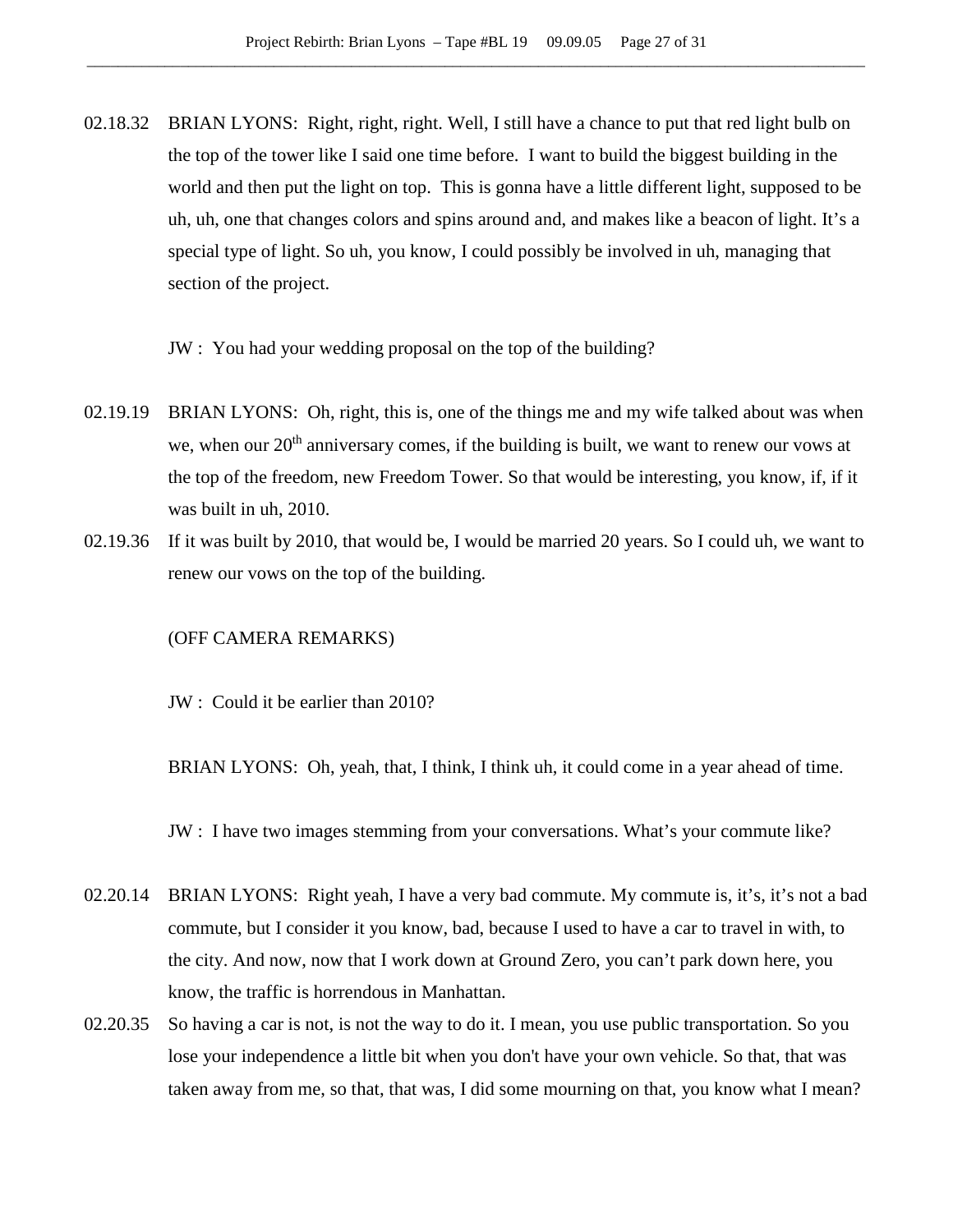So I got to get up at 4:30 in the morning, take a 5 o'clock train, Metro North train into Grand Central, then I got to take the subway down to Ground Zero, you know, and the subway is just you know, with the stinky, smelly, standup place all the time, and it's not, not a very pleasant you know, it's uh, crowded and uh, you know, stuff like that.

- 02.21.13 So that's, and uh, by that time I still haven't had a cup of coffee or anything like that, you know, because I can't drink coffee in the morning, you want to try to sleep on the train. You can't go to sleep, you're bumping around, you're half asleep, half awake, that type of thing. So uh, you know, the commute is a two-hour commute in, and a two-hour commute back.
- 02.21.31 So it's four hours commuting every day, you know, it's, it's a long commute, but that's, it's (?) it's worth it because you know, uh, you know, there's, (?) if you're gonna work in the city, you know, you got to pay the price of commuting down here, you know, that, that's all there is to it.
	- JW : You used the word mourning twice?
- 02.22.02 BRIAN LYONS: Mourning, meaning you know, uh, uh, I guess you know, feeling sad that, that I don't have that, that thing anymore, you know what I mean? Mourning of uh, not having a vehicle, independence of driving your own car, and being able to go where you want to go.
- 02.22.28 It's like, you know, you're mourning uh, uh, it's like a loss of uh, of (?) a, something that you had, you know what I mean? (?) That's, that's what I mean by it.

JW : What about the time that things were tough at home?

#### (OFF CAMERA REMARKS)

02.23.10 BRIAN LYONS: (MID-STATEMENT) I was sleeping in my car because I was having arguments with my wife. So I'd sleep out in the driveway some nights. You know, and, you know, different things like that. And that all was a part of this post traumatic stress syndrome that you know, was anger, not thinking straight, you know, not talking things out, you know, not, you know, those are all symptoms of, of that process.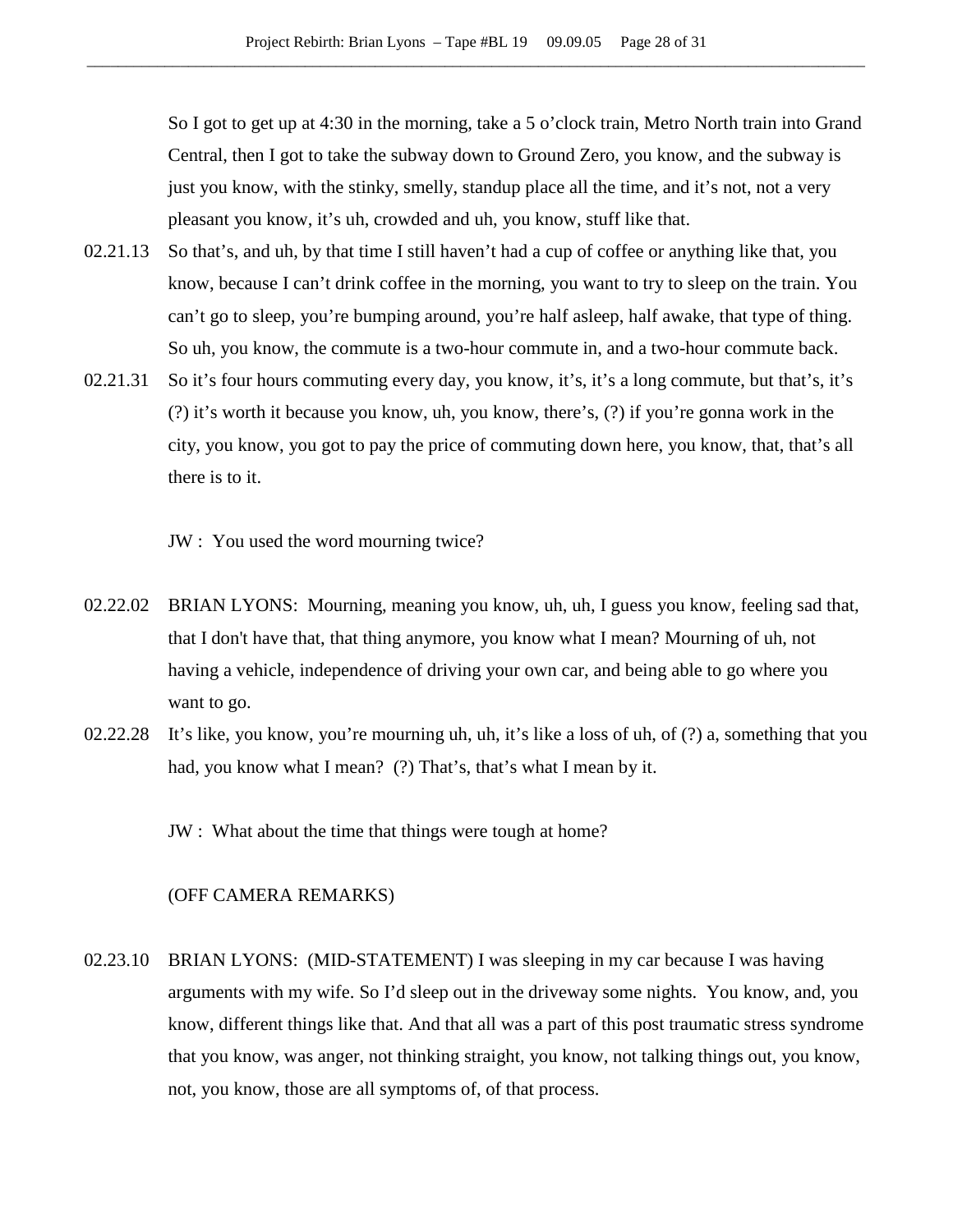02.23.36 And that's why you know, I'm much better. Now none of that happens. Now I have (?) me and my wife's relationship is very, very good, you know, everything is fine at home. You know, uh, you know, there's no problems, there's no arguments, there's no fights. You know, that type of thing.

### (OFF CAMERA REMARKS)

JW : Have you experienced a strengthening?

BRIAN LYONS: No, right, right, it makes you stronger, yes, yes.

### (OFF CAMERA REMARKS)

02.24.10 BRIAN LYONS: No, no, I think that we've, we've become stronger as, as one, one unit now, that we share things together, and we work things out a little bit more and uh, we discuss stuff more and we're more sensitive and to my wife's needs, and you know, talking about different things and talk a lot about you know, different issues and stuff like that, so. It's definitely been a big improvement.

JW : Why did you sleep in your driveway?

## (OFF CAMERA REMARKS)

- JW : What do you hope for the future?
- 02.26.08 BRIAN LYONS: Well, yeah, well, I got an agenda, that's why I have, you know, I go to therapy and I do this as part of, of your life is to manage your life, so that you don't have stress and that you can focus on things that you need to get done. Obviously, the first, the next year is to you know, you got work, life and family life, right?
- 02.26.31 Family life was, was is getting better, trying to get my PS, post traumatic uh, stress syndrome, you know, gone and, and you know, get off medication and get back to normal.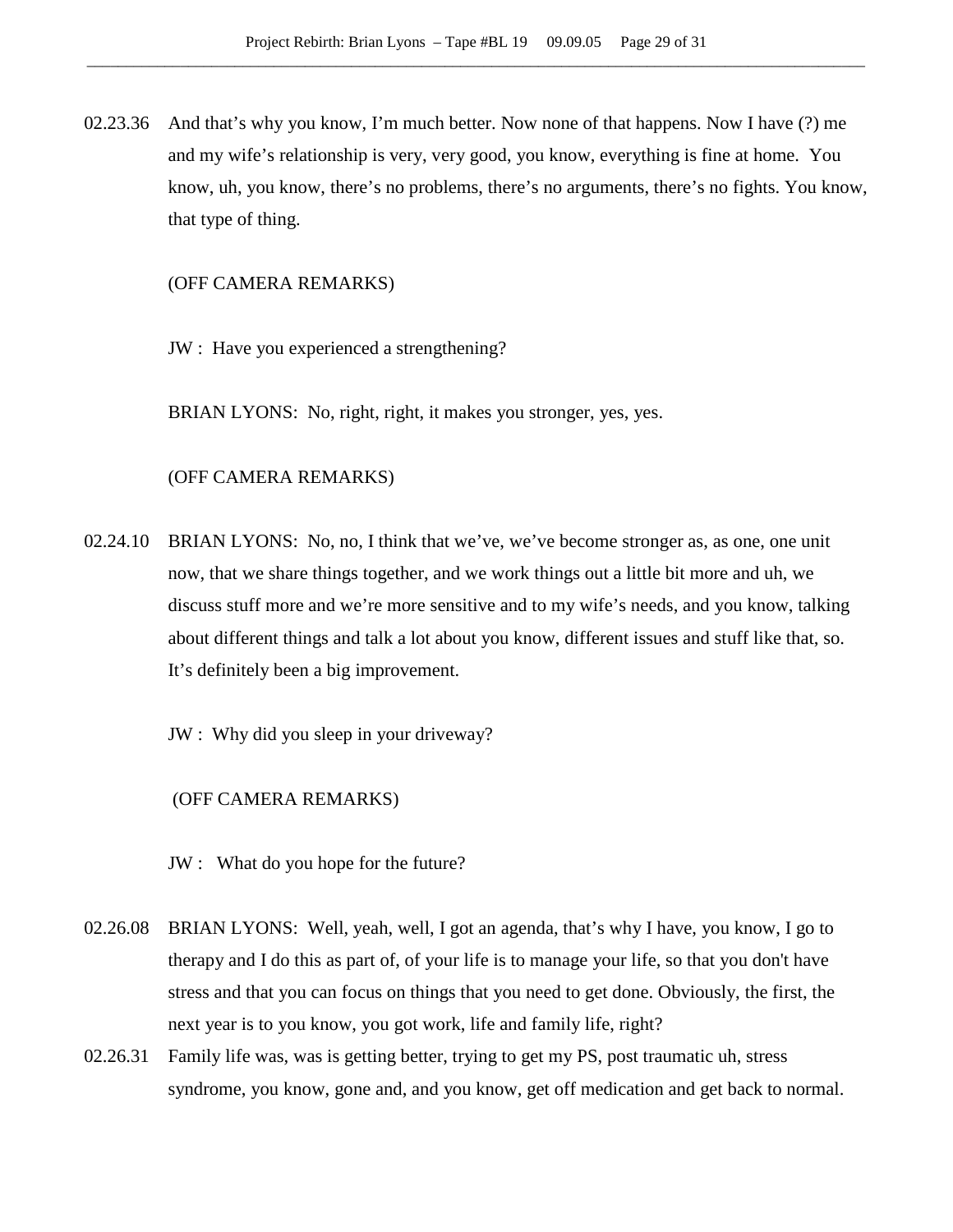That's absolutely the goal for next year, you know, which could possibly happen. And then, you know, fix your house up, get it back to normal, got to do the kitchen over, you know, that's a whole thing with that.

- 02.26.57 You know, and plan nice vacations with the wife and kids. So you know, that's you know, always an ongoing uh, ongoing uh, goal that you want to have for your home life. Professional life is I'm gonna, I want to be, you know, deeply involved in the Freedom Tower or rebuilding Ground Zero. Now once we get involved with the Freedom Tower, that's a five-year project, easy. Five, six year project. And then from that, want to move over to the next building, Building 2, or Tower 2 that they're gonna build.
- 02.27.29 And Tower 3 that they're gonna build. So you know, my, my career will be most likely down at Ground Zero if, if I have anything to say about it, pretty much. And uh, the company that I work for, hopefully, I'll be able to grow with the company. And uh, you know, get promoted and, and move upward through it, and as we move from project to project.

JW : What about fate?

02.28.02 BRIAN LYONS: I, I think (?) I think it's fate that I'm there, of course. The things that happened at my last job, why I left and what happened, and whatever, was all fate for me to get down to Ground Zero again, for some reason. For me, to, to work on the Freedom Tower, for me to be down there where Michael was, to, for me to you know, probably work down there for a very long time. That, I believe that fate had great, great powers towards that, absolutely.

JW : Anything else you'd like to share?

## (OFF CAMERA REMARKS)

02.28.48 BRIAN LYONS: Post Traumatic Stress Syndrome, that's (?) what it's called. And by this time next year, hopefully I should be you know, 99% cured of most of those symptoms, you know, and uh, you know, let's see how it goes. (?) Day by day.